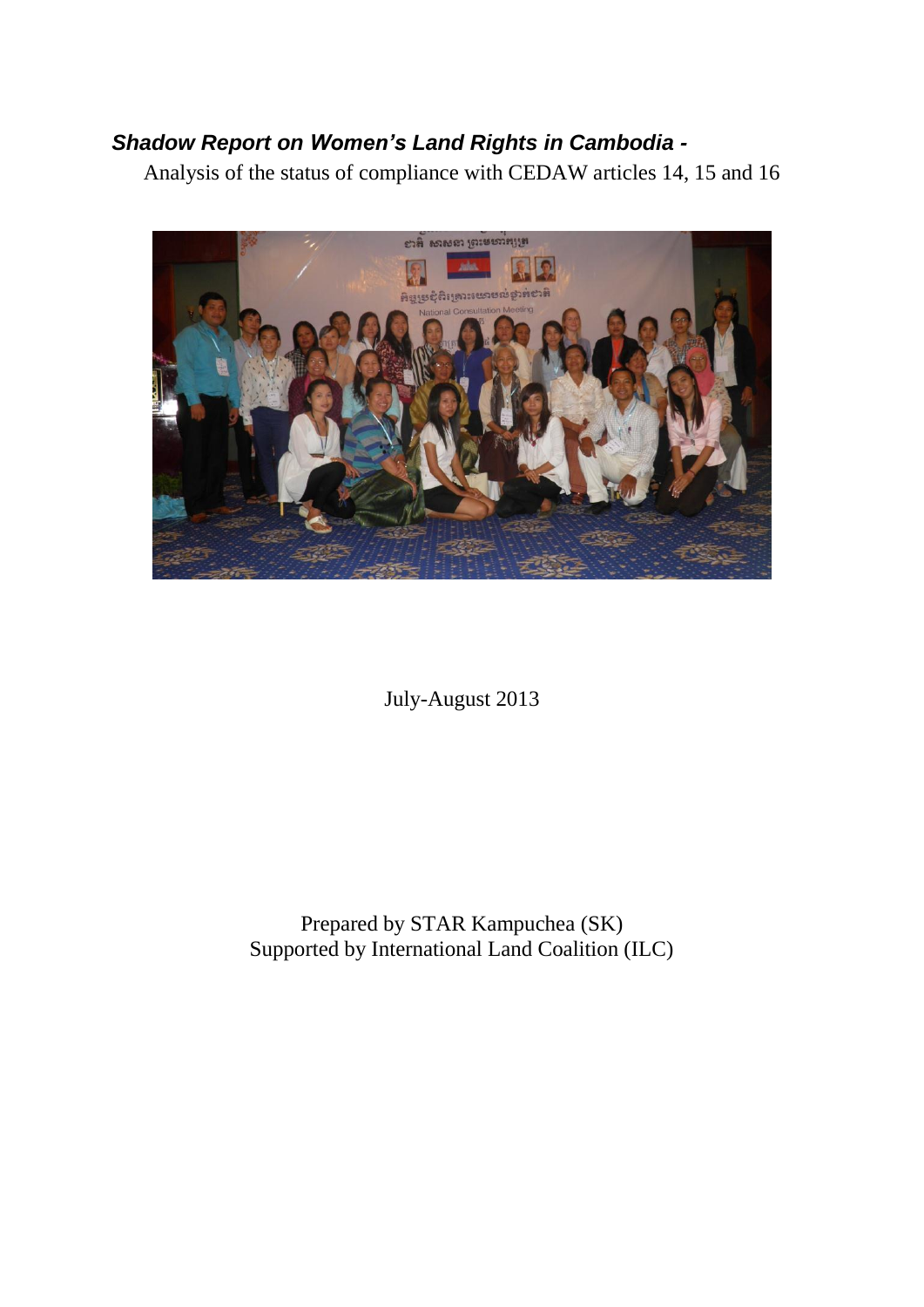# **Table of Content**

# **Contents page 1. Background** 1.1 Women's Land Rights in Cambodia 1 1.2 Developments for Women's Rights in Cambodia 2 1.3. Objectives of this report 3 **2. Challenges for compliance with CEDAW - Articles 14, 15 and 16** 2.1. Overall challenges 2.1. Overall challenges on compliance with Articles 14, 15 and 16 of CEDAW 4 2.2. Specific challenges on compliance with Articles 14, 15 and 16 of CEDAW 4 **3. Recommendations** 3.1. Recommendations on compliance with CEDAW Articles 14, 15 and 16 9 **Annexes**: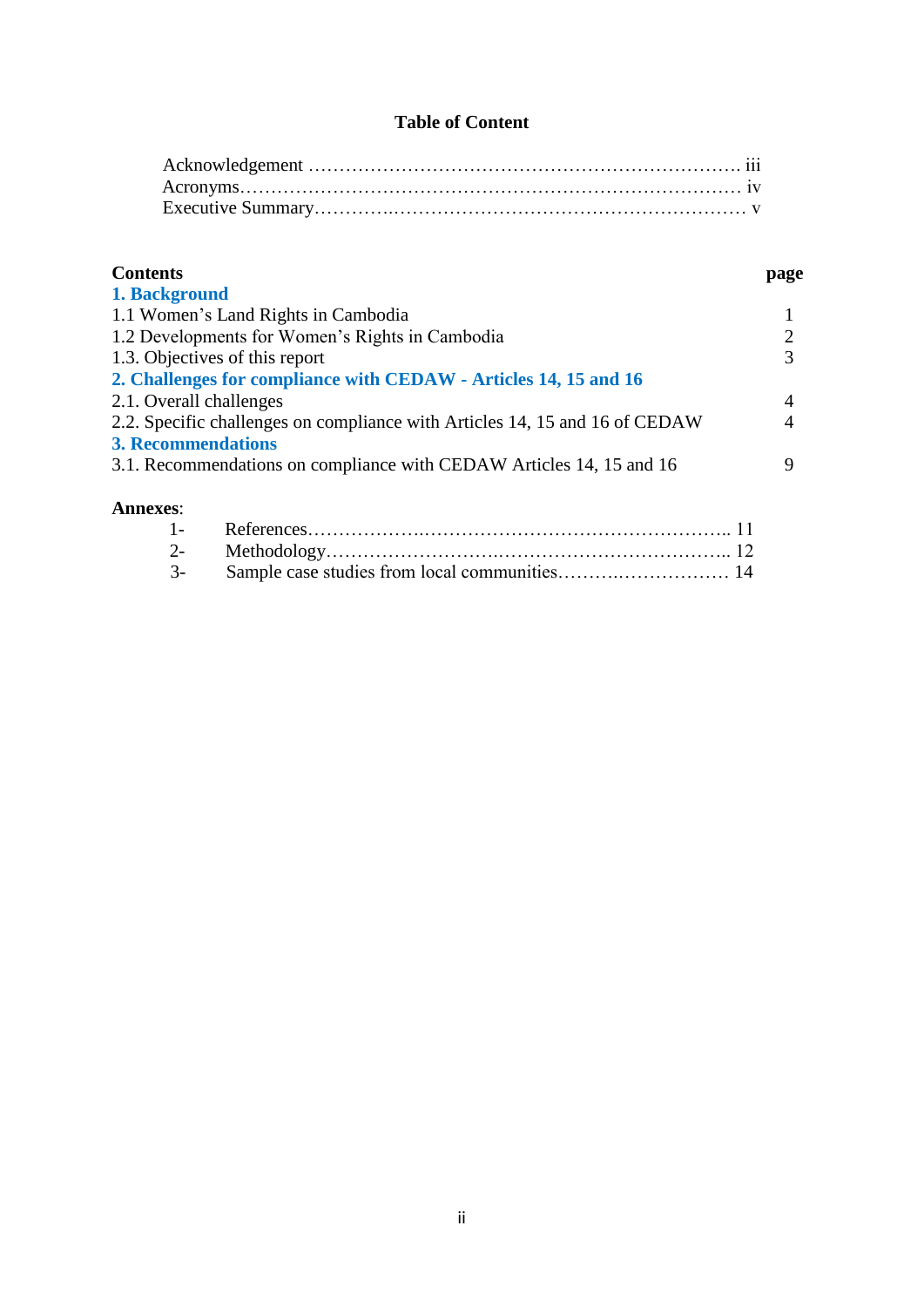#### *Acknowledgements*

This study was undertaken by STAR Kampuchea (SK), which is a network of 40 officially affiliated cooperating civil society organizations from seven provinces in Cambodia.

STAR would like to thank the communities in the three provinces of Svay Rieng, Pursat and Banteay Meanchey, who participated in the midst of their busy working time to join the consultation and share information related to the situation of their areas to us. The data from them are useful to us for use in our report.

We would also like to thank the: (1) Women representative of the provincial and district governors; and the (2) NGO representative from province and NGO CEDAW members; who have shared information on the compliance with CEDAW in the country. This information is necessary for us to consolidate our CEDAW report.

Also, we thank all staff of STAR Kampuchea and International Land Coalition for supporting the production of this report.

Wish you all with good health and prosperity to continue to support women for standing to claim their full rights.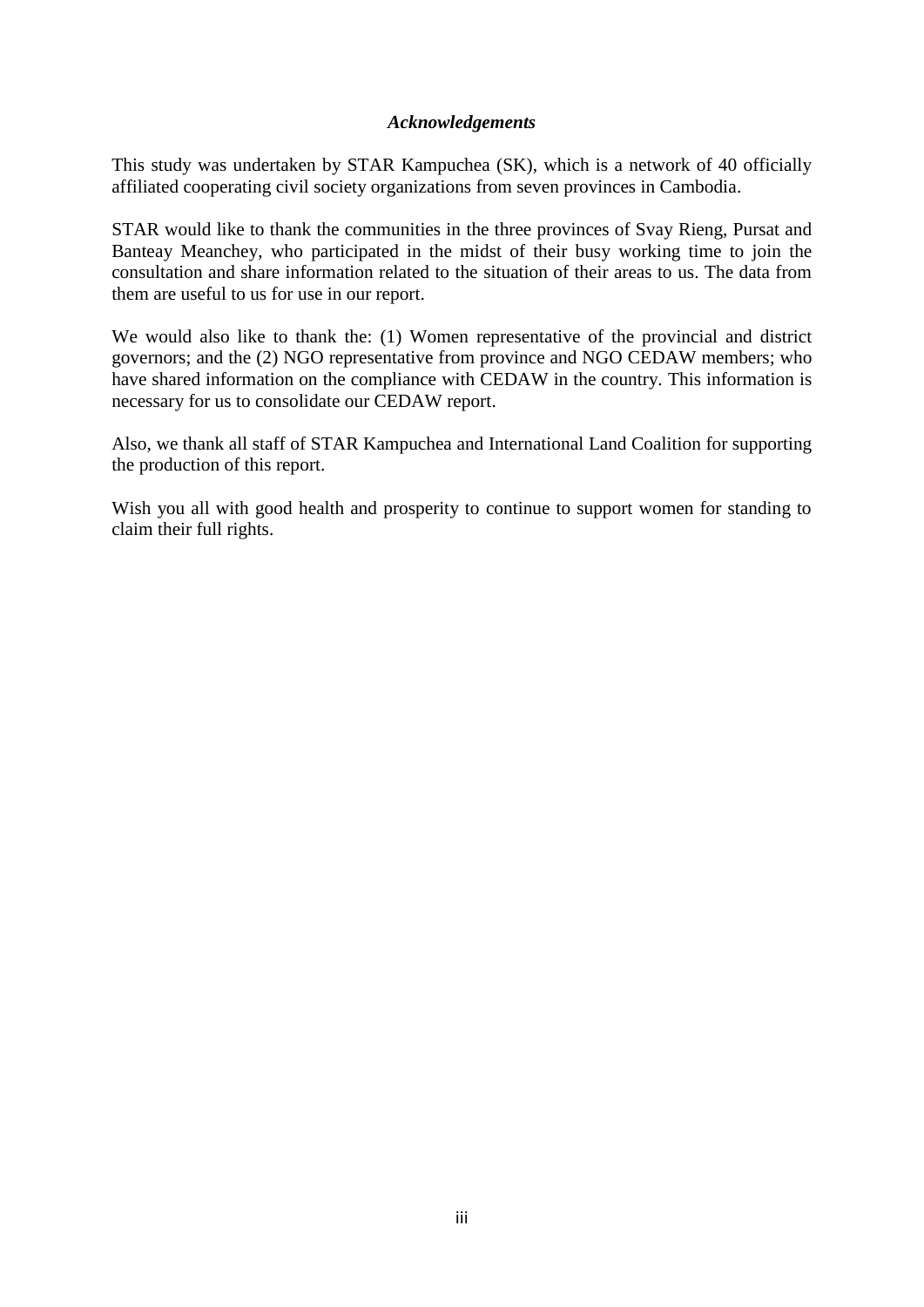# **Acronyms**

| <b>ADB</b>       | <b>Asian Development Bank</b>                                              |  |  |  |
|------------------|----------------------------------------------------------------------------|--|--|--|
| <b>AIDS</b>      | Acquired Immune Deficiency Syndrome                                        |  |  |  |
| ARV              | Antiretroviral                                                             |  |  |  |
| <b>ASEAN</b>     | <b>Association of Southeast Asian Nations</b>                              |  |  |  |
| <b>BMC</b>       | <b>Banteay Meanchey</b>                                                    |  |  |  |
| <b>CDHS</b>      | Cambodia Demographic and Health Survey                                     |  |  |  |
| <b>CDP</b>       | Commune Development Plan                                                   |  |  |  |
| <b>CEDAC</b>     | Cambodian Centre for Study and Development in Agriculture                  |  |  |  |
| <b>CEDAW</b>     | Convention on the Elimination of all forms of Discrimination Against Women |  |  |  |
| <b>CMDG</b>      | Cambodian Millennium Development Goals                                     |  |  |  |
| <b>CNCW</b>      | Cambodian National Council for Women                                       |  |  |  |
| <b>COMMIT</b>    | Coordinated Ministerial Mekong Initiative Against Trafficking              |  |  |  |
| <b>EPS</b>       | <b>Employment Permit System</b>                                            |  |  |  |
| <b>FAO</b>       | Food and Agricultural Organization                                         |  |  |  |
| <b>GADC</b>      | Gender And Development for Cambodia                                        |  |  |  |
| <b>GTZ</b>       | German Agency for Technical Co-operation                                   |  |  |  |
| <b>ICRC</b>      | <b>International Committee Red Cross</b>                                   |  |  |  |
| ILC              | <b>International Land Coalition</b>                                        |  |  |  |
| ILO <sub>.</sub> | <b>International Labor Organization</b>                                    |  |  |  |
| <b>IPM</b>       | <b>Integrated Pest Management</b>                                          |  |  |  |
| <b>MAFF</b>      | Ministry of Agriculture, Forestry and Fisheries                            |  |  |  |
| <b>MoEYS</b>     | Ministry of Education Youth and Sport                                      |  |  |  |
| <b>MFAIC</b>     | Ministry of Foreign Affairs and International Cooperation                  |  |  |  |
| MoI              | Ministry of Interior                                                       |  |  |  |
| MoJ              | Ministry of Justice                                                        |  |  |  |
| <b>MoSAVY</b>    | Ministry of Social Affairs Veterans and Youth Rehabilitation               |  |  |  |
| MoWA             | Ministry of Women's Affairs                                                |  |  |  |
| <b>NTF</b>       | <b>National Task Force</b>                                                 |  |  |  |
| <b>PDWA</b>      | Provincial Department of Women Affairs                                     |  |  |  |
| <b>RACHA</b>     | Reproductive and Child Health Alliance                                     |  |  |  |
| <b>RGC</b>       | Royal Government of Cambodia                                               |  |  |  |
| <b>SK</b>        | <b>STAR Kampuchea</b>                                                      |  |  |  |
| <b>SPFSUNO</b>   | Special Programme for Food Security of United Nations Organization         |  |  |  |
| <b>UNIAP</b>     | United Nations Inter-Agency Project on Human Trafficking                   |  |  |  |
| <b>UNFPA</b>     | <b>United Nations Population Funds</b>                                     |  |  |  |
| <b>UNESCO</b>    | United Nations Educational, Scientific and Cultural Organization           |  |  |  |
| <b>UNHCR</b>     | United Nations High Commissioner for Refugees                              |  |  |  |
| <b>UNHCHR</b>    | United Nations High Commissioner for Human Rights                          |  |  |  |
| <b>UNICEF</b>    | <b>United Nations International Children Funds</b>                         |  |  |  |
| <b>UNIFEM</b>    | United Nations Development Funds for Women                                 |  |  |  |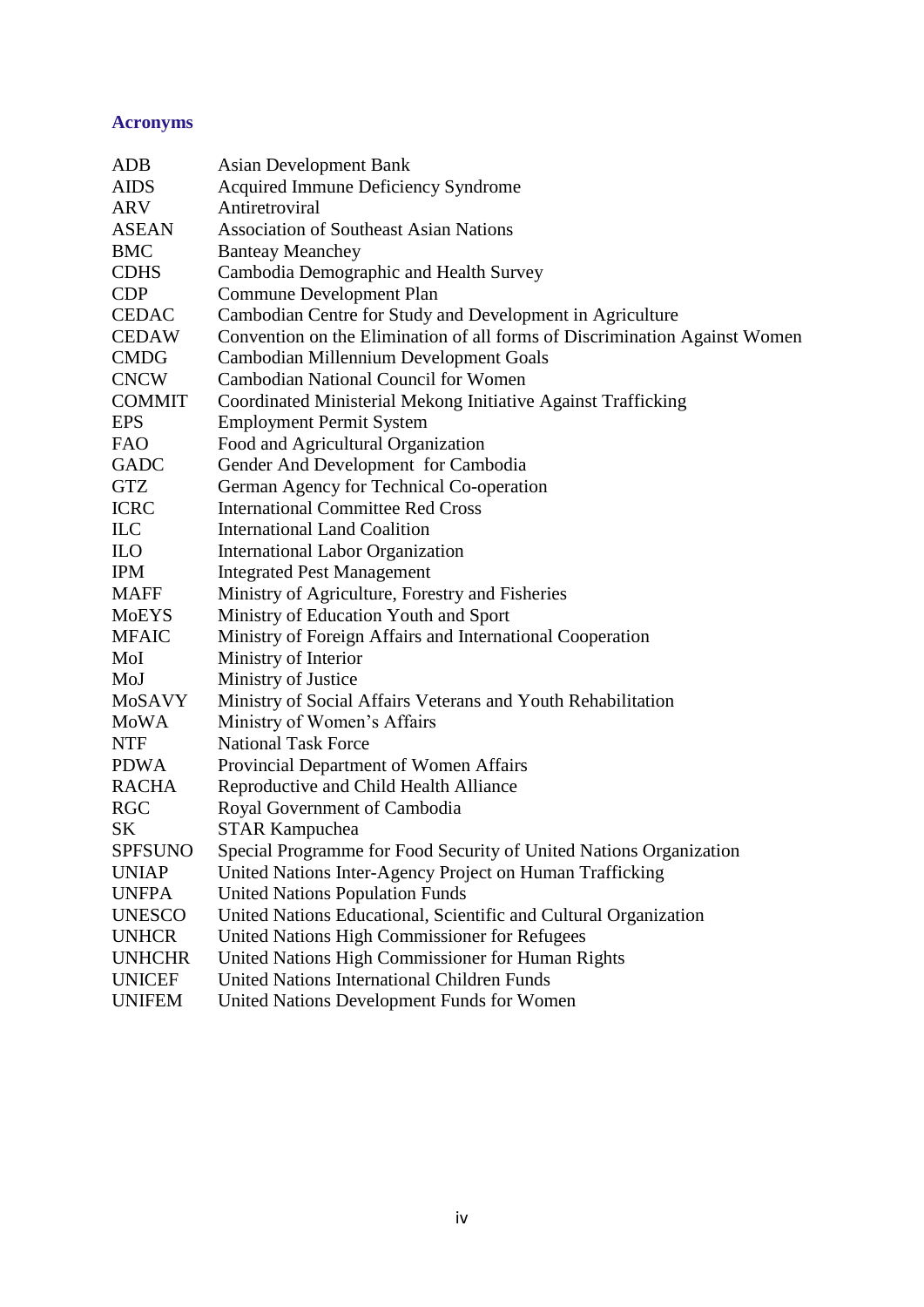#### **Executive Summary**

The vast majority of Cambodians, approximately 80%, resides in rural areas, earning their livelihoods through subsistence agricultural land, fisheries and forestland which they basically depend on for daily needs and as an economic safety net (MAFF, 2006). Therefore, land forms the basis of social welfare in Cambodia, and it is this crucial dimension that this shadow report attempts to capture information on, with respect to compliance with CEDAW articles 14, 15 and 16.

To this end, a desk study; a series of consultations with provincial and commune government officials, key CSOs, and women and men CSO representatives from communities of 3 provinces were undertaken. Consultations also took place in communities in Cambodia (that STAR serves) in Romeas Hek and Chantrea Districts in Svay Rieng Province; Kandieng and Krarkor Districts in Pursat Province; and Malay and O'Chrov Districts in Banteay Meanchey Province. The results and findings of the community consultations and case studies including the initial draft of this Report were presented to the target communities to gather feedback.

Following such collection and compilation of relevant information on issues of women's land rights, this report begins by introducing the centrality of the issue of women's land rights, the developments in this context, and the remaining challenges with respect to complying on Articles 14, 15 and 16 of the CEDAW on the particular issue of women's access to land and related resources. This is followed by recommendations for various key actors who are involved in ensuring the related compliance.

One key point noted in this report is that while formal guarantees exist in law and practice, enshrining women's access to land  $-$  a key resource which can form the basis of their social welfare, substantively, this has not been the case in practice. Culture and prevailing practices have resulted in women being ill-informed of their land and resource rights and unable to have the relevant laws and policies enacted for their benefit. Moreover, the issue has been further complicated by large-scale land acquisition, which has taken place without the provision of free, informed and prior consent of the people or adequate, just compensation. Women, who are most vulnerable, are unable to resist such acquisition, which can lead to the dispossession of their land and livelihood, and can cause a further descent into poverty due to the accumulated debts and migration they have to undertake in order to find some means to support themselves and their families.

At the end, as ILC Director, Dr. Madiodio Niasse says, there is "no ready-made solution" to address the issue of land reforms and access to land and related resources for the different populations and groups in a country. Instead, equitable and fair access to land and resources can be only formed on the basis of "socially negotiated decision-making", and women as equal members of our society need to have a say in this decision-making. Equally, women need to be heard in order to ensure their equal rights and guarantee to the land and resources of our country.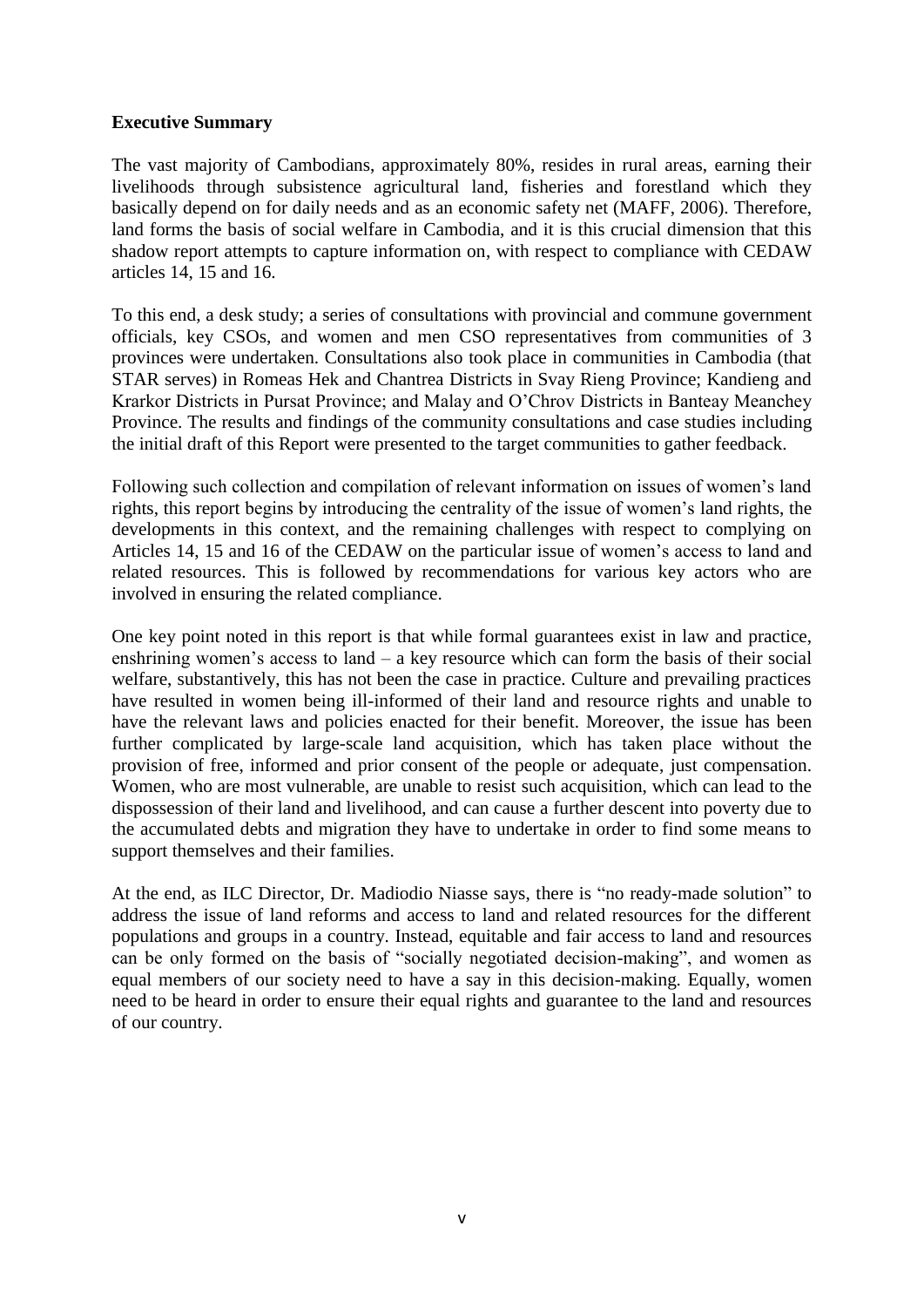#### **1. BACKGROUND**

#### **1.1 Women and Land Rights in Cambodia**

Rural women are responsible for 80% of food production and play a key role in ensuring the food security of their families. They make up 56% of the primary workforce in subsistence agriculture in Cambodia, and 54% of the country's workforce in market-oriented agriculture. However, despite their significant contribution to household income, women endure continuing gender inequality in access to land-based resources, paid employment, financial capital, and skills training (MAFF, 2006). Land registration and issuing land titles are therefore a critical resource for women as it can make a difference on their ability to be selfreliant and participate and influence decision-making in marital, family and livelihood matters. Land ownership can potentially bring a positive impact for women as it can strategically contribute to balanced and equitable gender and power relations<sup>1</sup>.

In Cambodia, despite the inclusion of the strategic protection of women's equal rights in land ownership in the Land Law (2001), women are more likely than men to be landless or have significantly smaller plots of land. Landlessness is especially significantly higher for women who are household heads. They are twice as likely to have sold their land compared to maleheaded households. Landlessness for female-headed households is one in five (21%), compared to one in eight for households in general. $<sup>2</sup>$ </sup>

Despite government's efforts to take into account gender issues into land reform laws and policies, a gender analysis carried out by USAID in 2006 reported that the confusion and costs certifying ownership right have had negative impact on women's land rights, especially for female-headed households.<sup>3</sup> As a significant number of women have little or no schooling at all, especially among the indigenous groups and ethnic minorities, they have limited or hardly any understanding of the land law and the titling procedures. As such, this group is most vulnerable to having their land rights ignored, and persistently face challenges in judiciously protecting their equal rights to access and ownership of land. Another important challenge is that the joint title between husband and wife does not necessarily confer legal rights, as customary practices may not fully recognize women's ownership rights.

A more serious recent setback is a surge of violent land disputes and conflicts due to government-bestowed commercial and agri-business leasing of tracts of land, including protected areas and forests. <sup>4</sup> Due to economic growth and development, the demand for land increases, and the land becomes more expensive. The resulting speculation, privatization of public lands, mega projects, large scale infrastructure development, industrial farming, and establishing free trade and investment zones (Special Economic Zones) has inevitably resulted in massive dispossession of lands and livelihoods of thousands of land poor, rural and urban communities. This has especially negatively affected women and ethnic minorities who are engaged in a wide range of activities in land and common natural resources, and whose voices and interests are often ignored. An Amnesty International report (2011) on land

-

<sup>&</sup>lt;sup>1</sup> Velasco, E, and S. Tous. October 2010. Analysis of Gender-Responsive Policies in Forestry, Land, Agriculture, Disaster Risk Reduction and Climate Change Adaptation. Study supported by Oxfam Great Britain in Cambodia.

<sup>&</sup>lt;sup>2</sup> World Bank Gender Assessment, 2010.

<sup>&</sup>lt;sup>3</sup> USAID, Cambodia. March 2006. Gender Analysis and Assessment.

<sup>&</sup>lt;sup>4</sup> As of April 2010, the government has granted Economic Land Concessions (ELCs) to about 87 companies covering land area of slightly over a million hectares of the total 18 million hectares of land of the country. Further, since January 2011, agro-farm businesses have been allowed to exploit 237,000 hectares of land in 12 conservation areas in Cambodia with some concessions including primary forests at the heart of several national parks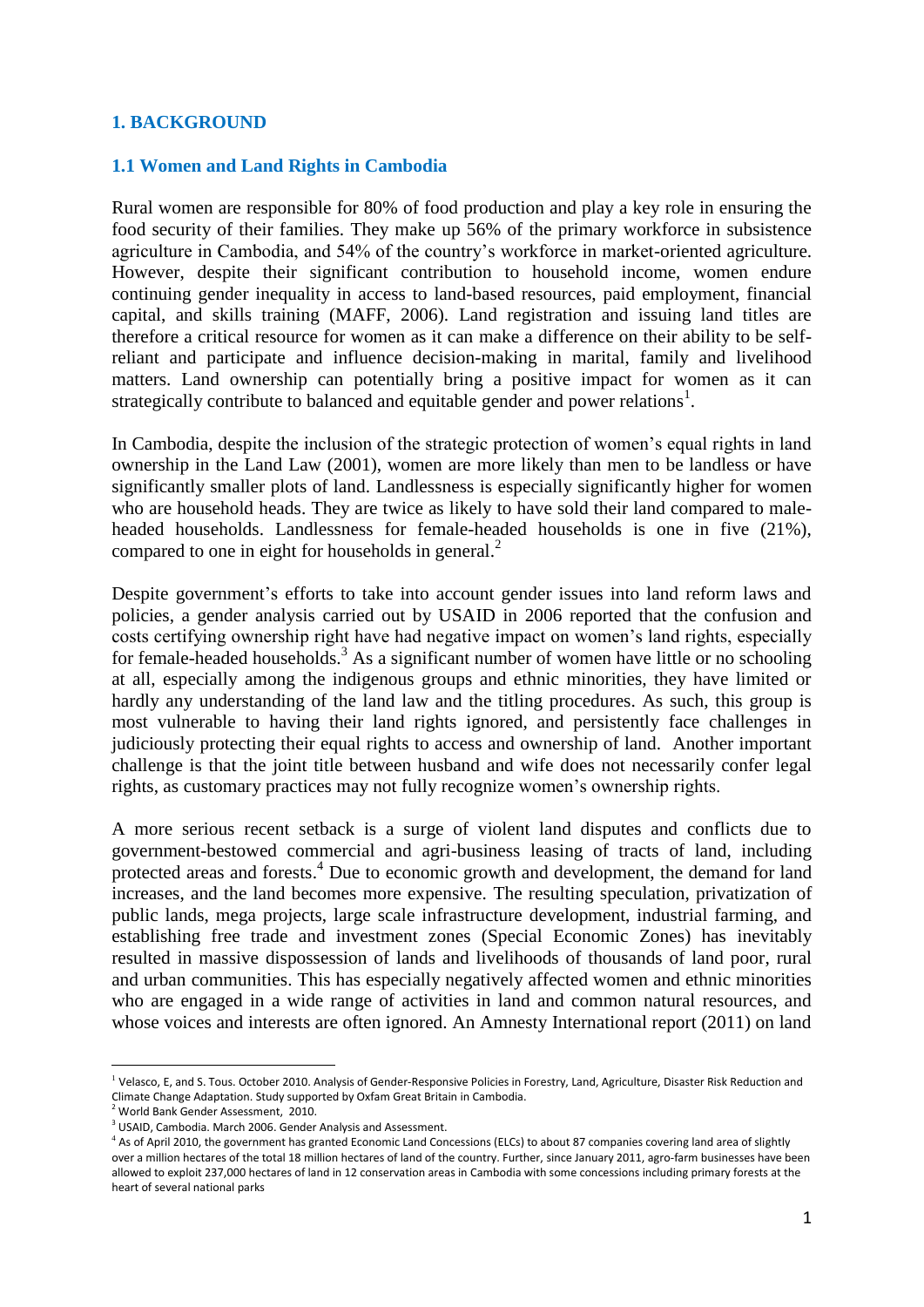evictions in Cambodia found out that while forced evictions have a negative impact on entire communities, they are particularly hard on women because of the breakdown of community support networks and the separation of families caused by husbands leaving far-flung settlements to find work<sup>5</sup>. This leaves many poor families in an even more destitute and desperate situation. Following our discussions with the communities, outlined in the methodology given in the annexes, many people in similar situations are forced to remove their children from school, especially girls. Many suffer health problems, including emotional and psychological illnesses, as a result of compounded losses of homes, livelihoods and incomes, and an insecure future for their children and families.

## **1.2. Developments for Women's Rights in Cambodia**

While the previous section highlighted the issues of women's land rights in Cambodia, this section will stress on important developments with respects to women's rights in Cambodia. Accordingly, the analysis will focus on measures undertaken by the key actors who promote and can provide legal basis for women's access to and control over land and related resources.

#### **Government**

Cambodia ratified CEDAW on 15 October 1992 and has incorporated women's rights in the Article 31 of the Constitution: "The Kingdom of Cambodia shall recognize and respect human rights as stipulated in the United Nations Charter, the Universal Declaration of Human Rights and the Covenants and Conventions related to human rights, women's and children rights". As a signatory country of CEDAW, Cambodia is obligated to provide legal measures to guarantee and protect women's equal rights in all aspects of development, and is obliged to submit periodic reports to the CEDAW Committee at the United Nations on its progress in meeting its CEDAW commitments. To strengthen the CEDAW legal mechanisms, Cambodia in 2011, signed *the Optional Protocol,* which establishes procedures whereby women may file complaints requesting investigation of violations of their rights.

The Royal Government of Cambodia has made a number of provisions in the Constitution (Article 45) and the Penal Code guaranteeing full equality of women and men in the protection and enjoyment of human rights including protection of women from all forms of discrimination. Further, the Government passed the Law on Prevention of Domestic Violence and Protection of the Victims. The Promotion of Women's Rights Project was implemented by the Ministry of Women's Affairs. The German Agency for Technical Co-operation (GTZ) supported capacity-building within the Ministry of Women's Affairs to enable the Ministry to implement the Law on Prevention of Domestic Violence and Protection of the Victims, and to identify organizations to implement the National Plan of Action against domestic violence in the field of social services and media campaigns. The project developed guidelines for interpretation and explanatory notes on the implementation of the law

In 2001, the Cambodian National Council for Women (CNCW) was established through the (Preah Reach Kret) Royal Decree No. NS/RKT/0201/036 of 14 February 2001. CNCW is the mechanism for coordinating and providing opinions to the Royal Government on matters relating to promoting the status and roles of women and the social welfare of Cambodian women and to eliminate of all forms of discrimination and violence against women.

 5 Amnesty International, 2011. Evictions and resistance in Cambodia: Five Women Tell Their Stories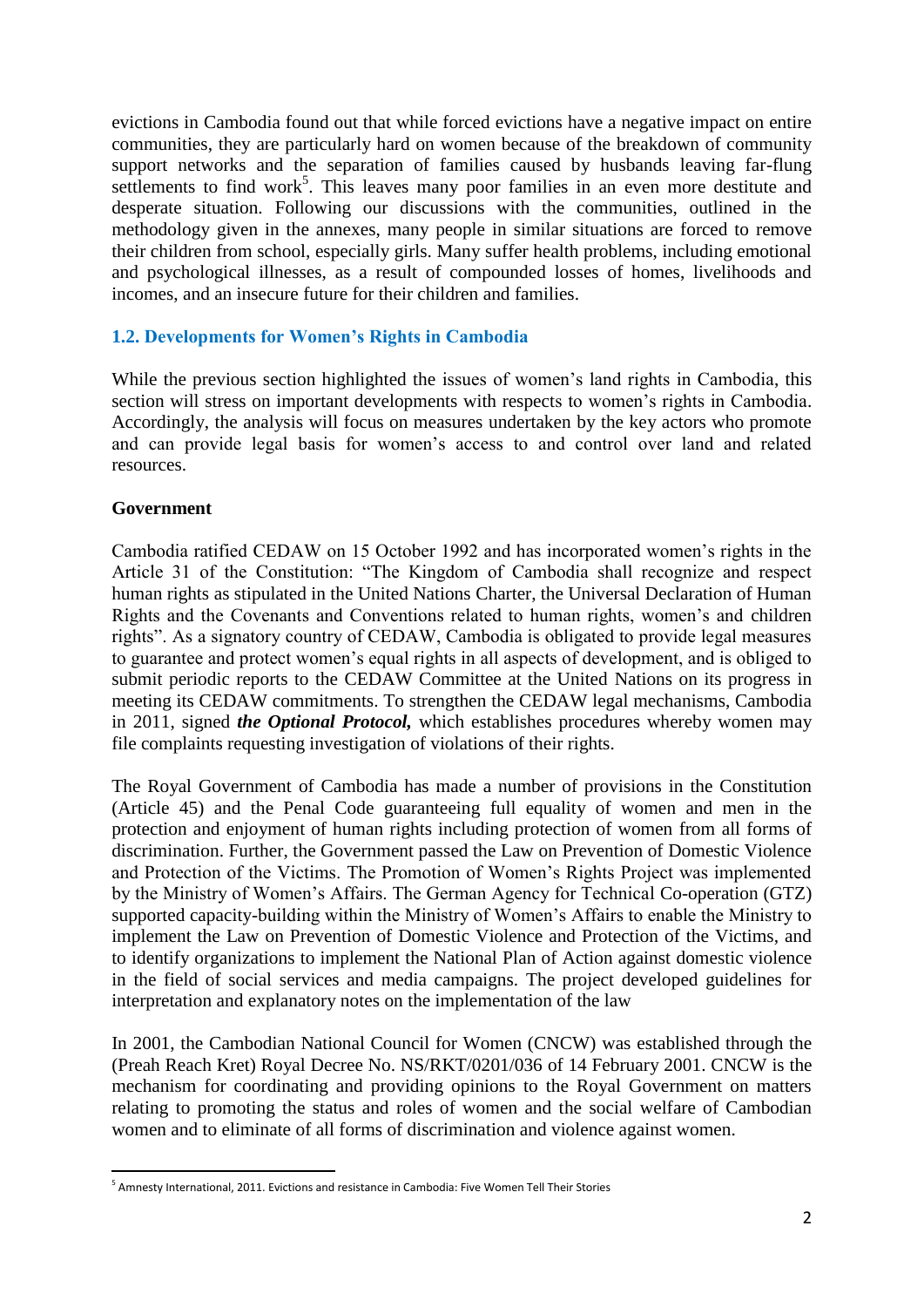One of the main roles of the CNCW is to assist the Royal Government of Cambodia (RGC) to coordinate, follow up the compliance with international treaties concerning the rights of women and the implementation of national laws, and provide recommendations for supporting and promoting the implementation of national policies, laws, orders, and measures relating to the promotion of status, roles, and social welfare of Cambodian women<sup>6</sup>. In the sub national levels – province and commune – there is one woman at each level who is responsible for the women and children issue. Such institutions and legal bases can be utilized to advocate for the rights of women to be recognized, including over land and related resources.

## **Civil Society Organizations (CSOs)**

The Cambodian NGO Committee on CEDAW (NGO-CEDAW) was established in 1995 and is chaired by LICADHO since May 2008 – a coalition of 72 local organizations working to advance the status of women in Cambodia. NGO-CEDAW focuses on monitoring the compliance with the Convention on the Elimination of All Forms of Discrimination against Women (CEDAW) by the government.

The work of NGO-CEDAW also includes research; advocacy and lobbying; awareness raising and capacity building; and information exchange between its members. Until mid 2009, it was an informal coalition with limited activities, especially the last two years. Since then, NGO-CEDAW activities gained momentum and we have witnessed noticeable progress<sup>7</sup>. NGOs can work on the ground to directly support the rights of women to land and natural resources.

#### **1.3. Objectives of this report**

It is against this context (Section 1.1. and 1.2.) that this project attempts to create a strategic and effective advocacy platform in ensuring the guarantees and protection of Cambodian women's equal rights to land and natural resources through a Women's Land Rights Report that will complement the CEDAW Shadow Report.

Specifically, the report aims to:

1. Ensure the progress, issues and obstacles related to Articles 14, 15, and 16 of the CEDAW are appropriately addressed in the shadow report of Cambodia;

2. Strengthen the analysis of the issues on women's land rights in the shadow report; and

3. Identify and assess potential areas for advocacy and action at the national and local levels on ensuring and protecting women's land rights consistent to CEDAW commitment and compliance.

STAR Kampuchea has taken the initiative to contribute to the CEDAW shadow reporting process to assess the Cambodian government's compliance in light of its commitment to ensure and protect women's equal rights to land.

<sup>-</sup><sup>6</sup> www.cncw.gov.kh

<sup>7</sup> www.ngocedaw.org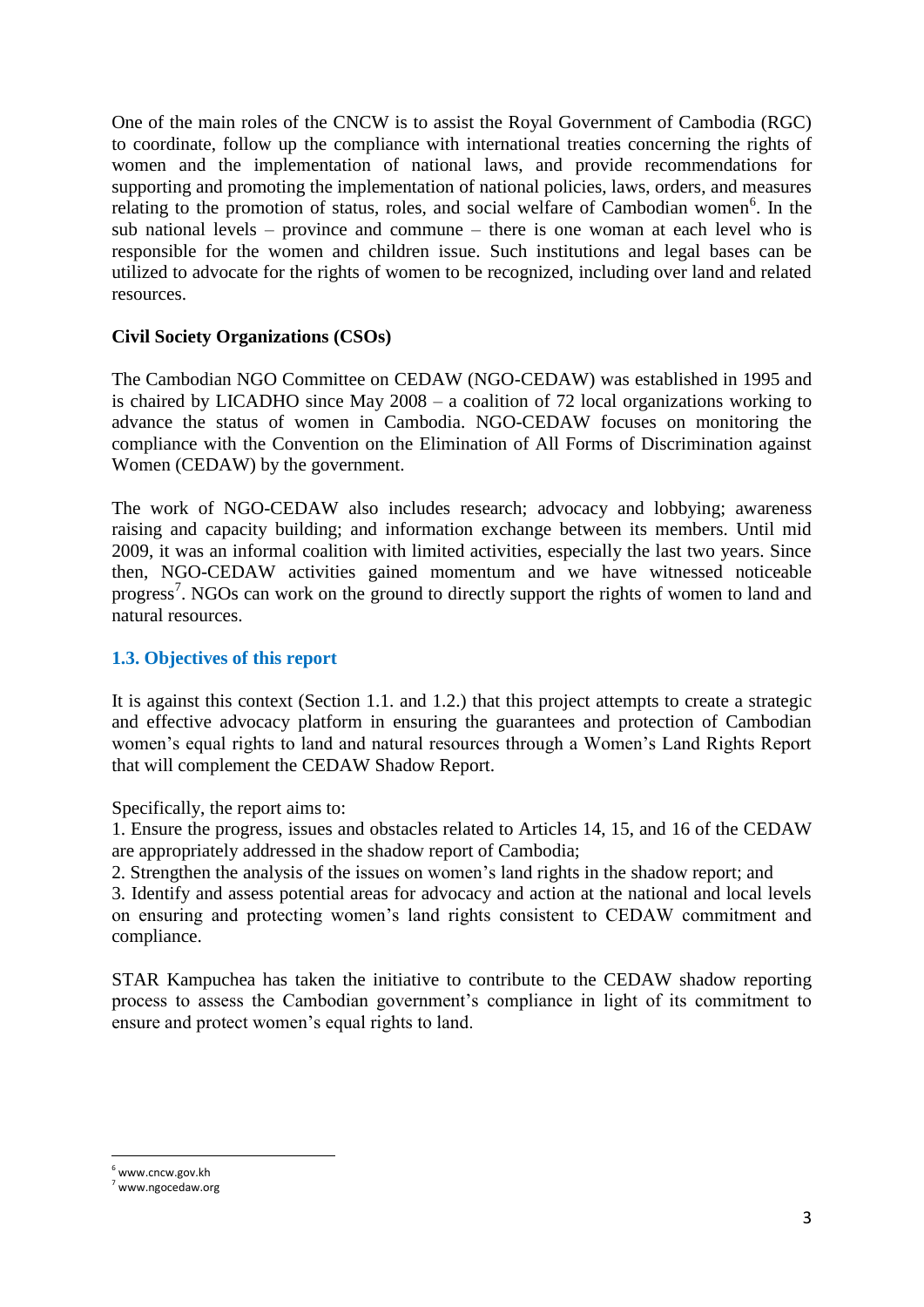## **2. CHALLENGES FOR COMPLIANCE WITH CEDAW - Articles 14, 15 and 16**

While there are institutions and a prevailing legal basis for compliance with CEDAW, there have been certain challenges with respect to such for compliance, both in the given societal and cultural context of Cambodia, as well as specifically, with respect to **Articles 14, 15 and 16** of the CEDAW, which can have direct impact over woman's ownership of or access to land and related resources. Accordingly, through the methodologies described in the annex, these challenges show what need to be addressed to ensure more effective compliance with the articles of the CEDAW.

## **2.1. Overall challenges**

Firstly, the traditional and **cultural mind set still influence women**. Most of them have less years of formal education than man, so they do not have the confidence to speak up. Also the rural women still face exploitation, harrassment, rape and migration.

Secondly, the participation of rural women for the social and development activities is limited. In some districts of the study, the commune councilors accepted and allowed women representatives to join and raise the issue to integrate in the commune investigate plan (CIP). However, there is a **limited amount of influence by women representatives on decisionmaking**. In some districts, the commune councilors did not allow any women representative to join the CIP, except women who are also commune councilors.

Moreover, the rural women **do not yet have access to adequate health care facilities**, including information, counseling and services in family planning; because the health center is far from the village and the road is difficult to go there easily.

Further, the women who were consulted by SK **do not have access to agricultural credit and loans**, **marketing facilities; and appropriate technology**. Their access to land and related resources is also complicated by the fact that land and agrarian reform, as well as land resettlement schemes are facing problems.

Further, **following incidents of large scale land acquisitions without providing adequate information or compensation to the affected women and men has led to a loss of land and livelihood** for women and their families. For example, in O'chrouv district, such dispossession of land and its resources has led to massive debts for families, which has led to the temporary migration of the women in the district or their immediate family members to Thailand to search for work (*full case-studies are available in Annex I of this report*).

## **2.2. Specific challenges on compliance with Articles 14, 15 and 16 of CEDAW**

## **Article 14: Rural Women**

Articles 14 of the Convention requires the State Parties to take into account the particular problems faced by rural women and the significant roles which rural women play in the economic survival of their families, including their work in the non-monetized sectors of the economy, and shall take all appropriate measures to ensure the application of the provisions of the present Convention to women in rural areas.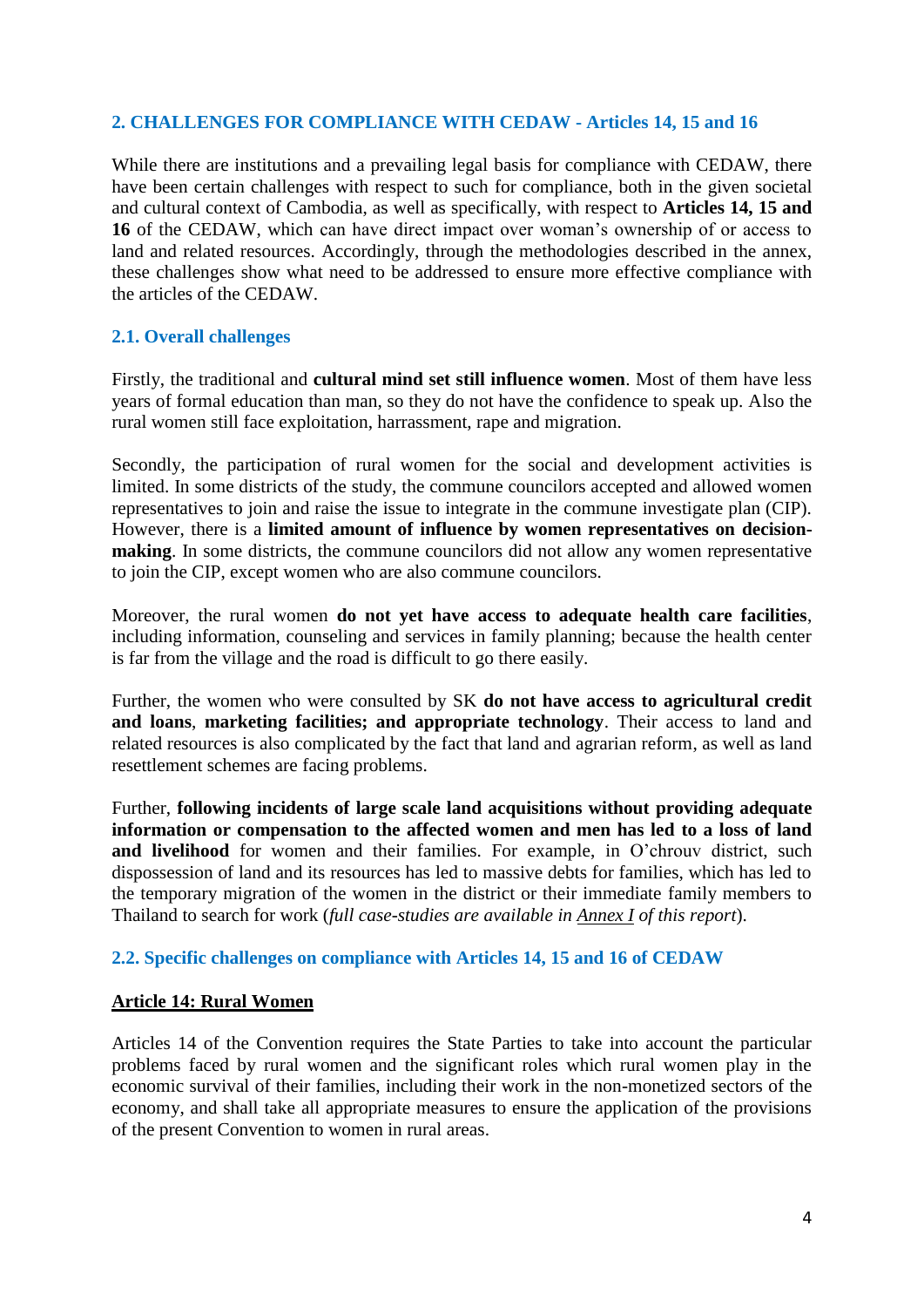The State Parties shall take all appropriate measures to eliminate discrimination against women in rural areas in order to ensure, on a basis of equality of men and women that they participate in and benefit from rural development and, in particular, shall ensure to such women the right: (a) To participate in the elaboration and implementation of development planning at all levels; (b) To have access to adequate health care facilities, including information, counseling and services in family planning; (c) To benefit directly from social security programs; (d) To obtain all types of training and education, formal and non-formal, including that relating to functional literacy, as well as, inter alia, the benefit of all community and extension services, in order to increase their technical proficiency; (e) To organize self-help groups and co-operatives in order to obtain equal access to economic opportunities through employment or self-employment; (f) To participate in all community activities; (g) To have access to agricultural credit and loans, marketing facilities, appropriate technology and equal treatment in land and agrarian reform as well as in land resettlement schemes; and (h) To enjoy adequate living conditions, particularly in relation to housing, sanitation, electricity and water supply, transport and communications.

Against this article 14, the CEDAW Committee has made specific comments<sup>8</sup>:

*CEDAW Committee Comment (#31): The Committee expresses concern at the higher levels of poverty among rural women, who constitute the majority of women in the country. While noting the efforts to give preference to households headed by women in land distribution under the Land Law, the Committee is concerned about the overall implementation of the*  Law. It is also concerned that women lack both awareness about their rights and *understanding of the legislation and land registration process. The Committee is particularly concerned about the situation of female heads of household who have lost their livelihoods as a result of the confiscation of land by private companies and are excluded from decisionmaking processes concerning land distribution.*

*CEDAW Committee Comment (#32): The Committee urges the State party to pay special attention to the situation of rural women so as to enhance compliance with article 14 of the Convention, to ensure that rural women have access to education, health services and credit facilities and that they participate fully in decision-making processes. The Committee also urges the State party to disseminate information on the Land Law and the land registration process and to take appropriate measures to eliminate all forms of discrimination with respect to the ownership and administration of land by women. It further calls on the State party to place high priority on rural women in its efforts aimed at eradicating poverty.*

Further, through discussions, which formed the basis of this study, it was found that many legislators, enforcement agencies and government authorities in both national and local governance structures are not aware and well-informed of CEDAW despite the countrywide capacity building on gender issues and concepts, and gender planning and mainstreaming strategies for many years now. Many key and responsible government officials have still very limited capacity to make meaningful comments and assessments of the gender issues of their Ministry or sectors and develop strategic actions or policies to effectively address them. A number of interrelated reasons are cited: (1) gender and women's issues are not taken seriously by authorities and government officials, and are only given "lip service" and "token

-

<sup>8</sup> Committee on the Elimination of Discrimination against Women Thirty-fourth session 16 January-3 February 2006, Concluding comments of the Committee on the Elimination of Discrimination against Women: Cambodia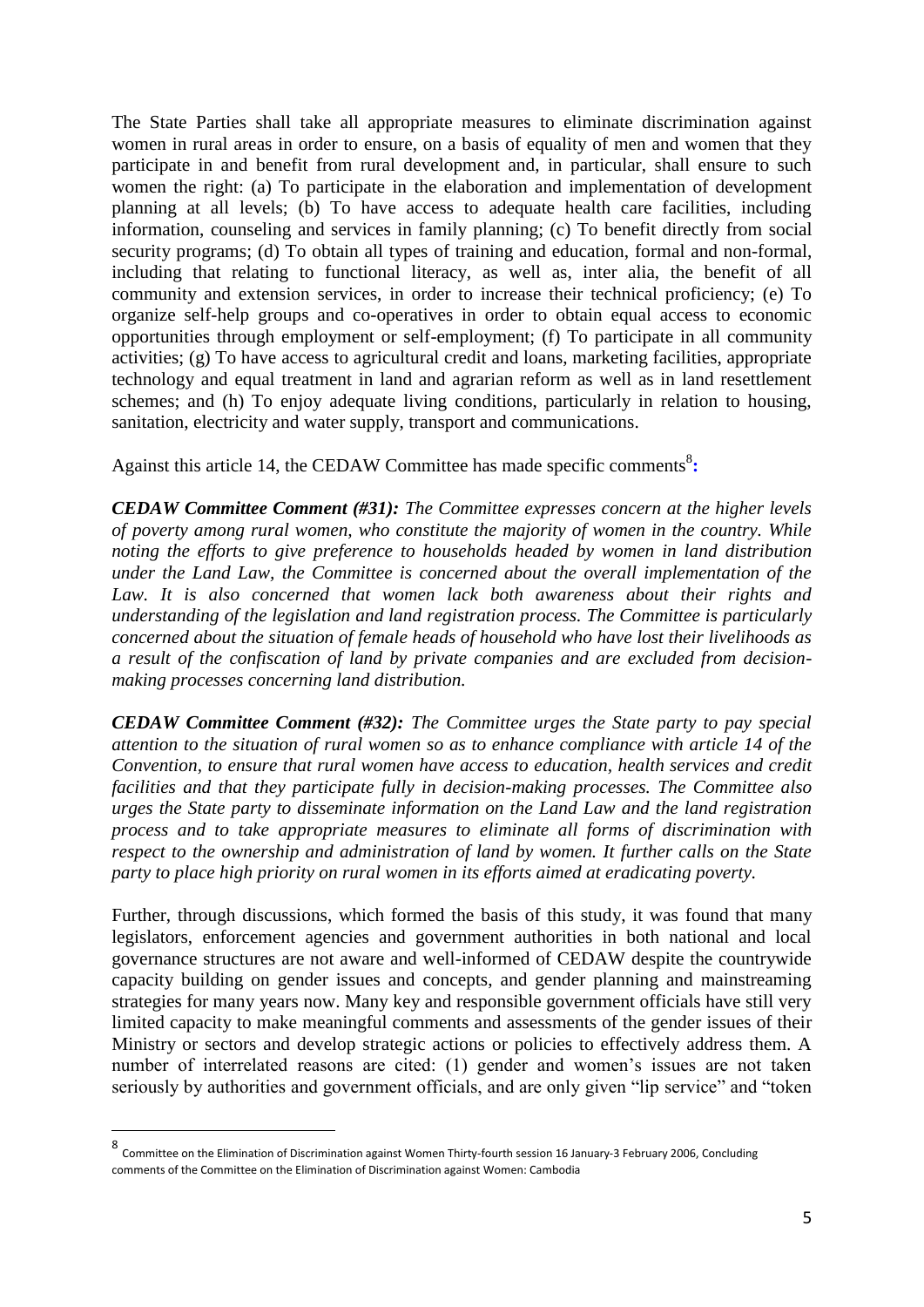attention";(2) weak political will from the central and the local authorities to promote women's empowerment and gender equality as evidenced by pervasive impunity and weak judicial mechanisms on crimes against women and violations of their human rights especially when they involve the interests of the wealthy and powerful; and (3) lack of technical and financial resources to effectively carry out the line ministries' gender actions and mainstreaming plans, and thus make lasting changes. **Currently, the Government of Cambodia only allocates 0.66 % of the national budget to women's affairs**. There is limited public awareness and advocacy of the many laws and policies intended to protect women, uphold their rights, and giving them fair representation and voice in matters and issues concerning them and their families.

In rural areas, it is common for anti-discrimination laws to be overlooked or ignored, and are often not communicated to the rural population or local authorities. Compliance of the law at the sub-national levels is weak and corrupted. In many cases, even if the authorities are aware of the laws, but because of corruption and gender biases, they do not enforce the laws when women would attempt to assert their legal rights. In many reported cases, the authorities responsible for enforcement of anti-discrimination provisions regularly accept informal payments or bribes by those accused of discriminatory practices and gender-based violence, and as a result there is virtually no enforcement of anti-discrimination provisions and the law on domestic violence. Through interviews made by the NGO CEDAW Committee (as well as some studies conducted), it is not uncommon for judges to favour men over women in judicial hearings, either because of gender biases, or because the male has more money and power and can therefore influence the judge (NGO CEDAW Report 2013). With pervasive biases against women, weak law enforcement and widespread impunity, ending discrimination and violence against women will not be easily achieved in Cambodia.

## **Article 15: Women and Men Equality Before the Law**

Article 15 of the Convention requires State Parties to accord to women equality with men before the law. It requires to accord to women, in civil matters, a legal capacity identical to that of men and the same opportunities to exercise that capacity. In particular, they shall give women equal rights to conclude contracts and to administer property and shall treat them equally in all stages of procedure in courts and tribunals.

State Parties should deem null and void all contracts and all other private instruments of any kind with a legal effect which is directed at restricting the legal capacity of women. States Parties shall accord to men and women the same rights with regard to the law relating to the movement of persons and the freedom to choose their residence and domicile.

*CEDAW Committee Comment (#33): While taking note of the Marriage and Family Law, the Committee is concerned about the lack of enforcement and an effective monitoring mechanism thereof. The Committee is concerned that traditional and cultural factors are preventing women from exercising the full enjoyment of their rights within the family, in particular the right to enter into marriage with free and full consent, as required under article 16 of the Convention. It is further concerned about the difference in the age at which women and men may enter into marriage.*

There are ample legal bases and mechanisms to guarantee the equal rights of women and to ensure their equality with men in all aspects of development including in legal and social protection. However, the 19th century customary law on women's role and behavior – Chbab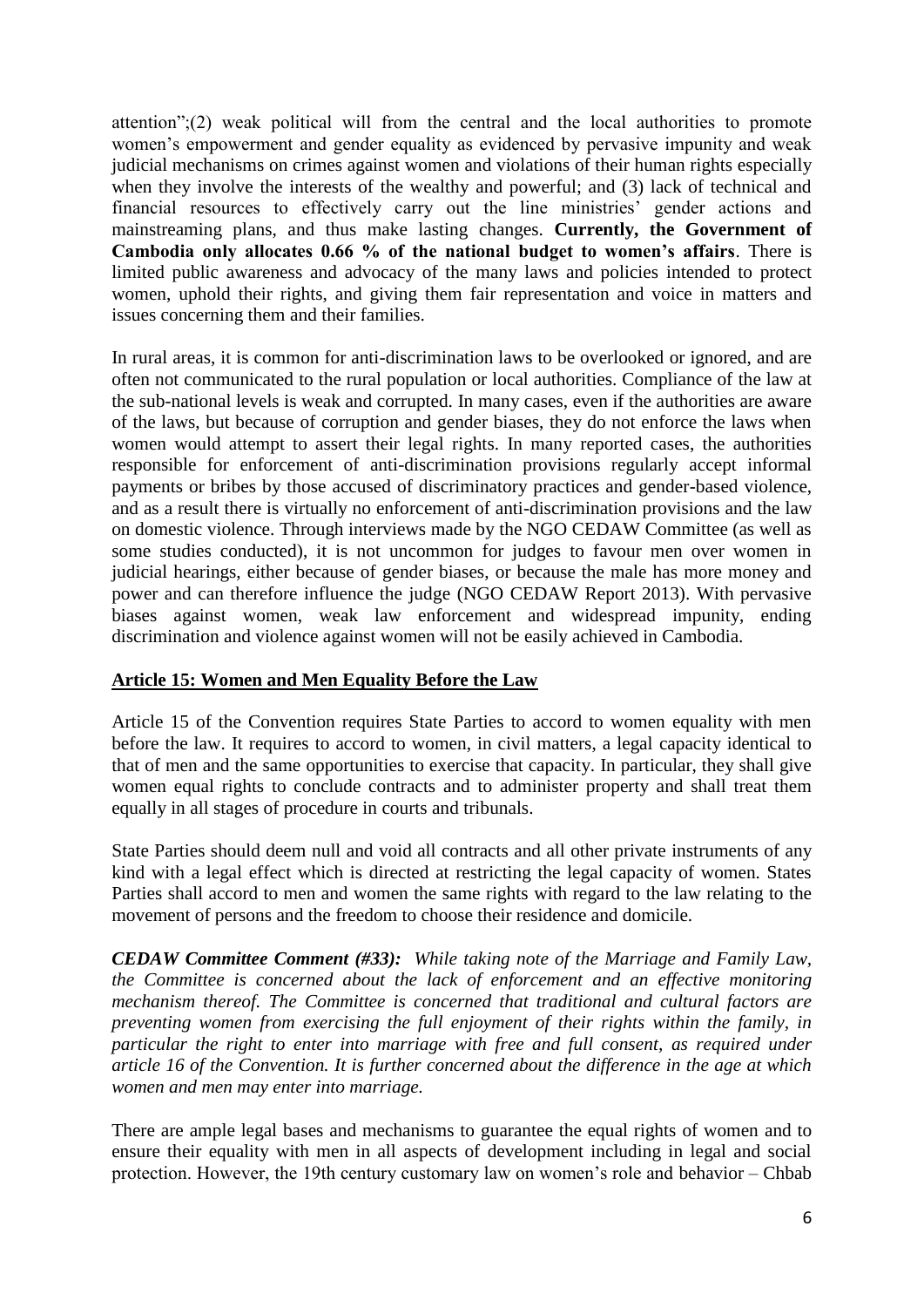Srey, is deeply rooted in Cambodia's culture and widely imposed on women, particularly in the rural areas where 80% of the population lives. Women are subservient to men and are expected to be submissive and obedient to their husbands. Gender prejudices and stereotypes continue to harm women and girls preventing them to take positions of equality with men in all aspects of development included in the ownership and registration of tenure over land – which is elaborated upon in the analysis of Article 16 (below). This cultural practice is clearly not consistent with the core principles of the CEDAW Convention and is conflict to the national laws on women's equality with men and non-discrimination of women. As such, in Cambodia, the most serious and persistent challenge lies in the Government's sincere action to remove such cultural barriers to women's equality through transformative education on gender relations and equality in all sectors and groups in society, alongside effective delivery of legal provisions and mechanisms to ensure protection and access to justice for women.

Currently in Cambodia, women generally have less power to make spending, employment, and family decisions than men<sup>9</sup>. Cambodian culture demonstrates a confidence in men's abilities to handle family finances and decision making, while women are not perceived as fully competent in these areas<sup>10</sup>. Examples of domestic violence as a consequence of women overstepping the bounds of their stereotypical gender role are too common in Cambodia. One such interview revealed a case in Prey Veng province where a husband would consistently fail to provide for his family, and his wife would encourage him to work and take care of the family financially. Her husband believed that it was not her role to make decisions such as occupational selection for the family, and he resorted to domestic violence $11$ .

#### **Article 16: Equality in Marriage and Family Law**

Article 16 of CEDAW requires State Parties to take all appropriate measures to eliminate discrimination against women in all matters relating to marriage and family relations and in particular shall ensure, on a basis of equality of men and women. It requires that: (1) The same rights and responsibilities during marriage and at its dissolution; (2) The same rights and responsibilities as parents, irrespective of their marital status, in matters relating to their children; in all cases the interests of the children shall be paramount; and (3) The same rights for both spouses in respect of the ownership, acquisition, management, administration, enjoyment and disposition of property, whether free of charge or for a valuable consideration.

*CEDAW Committee Comment (#34): The Committee urges the State party to widely disseminate information about the Marriage and Family Law and to address the cultural and traditional factors that perpetuate discrimination against women. The Committee urges the State party to raise the minimum age of marriage for women and men to 18 years, in line with article 16 of the Convention, the Committee's general recommendation 21 and the Convention on the Rights of the Child.*

This article is particularly important for women's equal rights to land with respect to official registration of land tenure.

Land tenure has become an integral part of the economic reform process in Cambodia. Within the context that the issuance of private ownership titles will increase land tenure

 9 "Politics in the Kingdom: Increasing Female Representation." 30. *Cambodian Center for Human Rights.* March 2013.

<sup>&</sup>lt;sup>10</sup> NGO CEDAW. Group Interview. June 7, 2013.

<sup>&</sup>lt;sup>11</sup> NGO CEDAW. Personal Interview. June 12, 2013.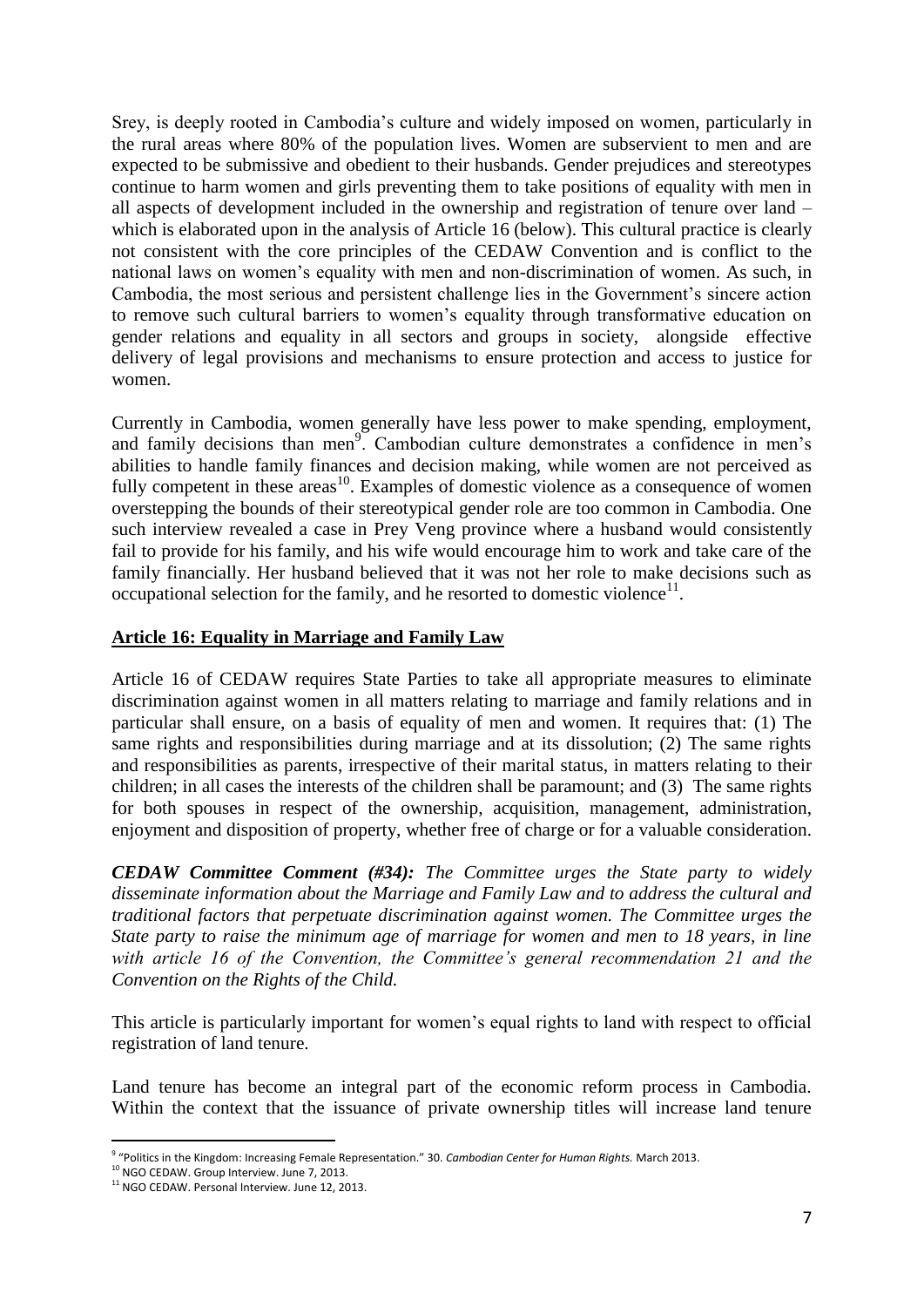security and thereby promote efficient land markets in support of economic growth, the Royal Government of Cambodia (RGC) has initiated a series of legislative reforms, including a passage of *Land Law* in 2001. Following the adoption of the Land Law, the Ministry of Land Management, Urban Planning and Construction (MLUPC) launched a systematic land registration campaign and began implementation of the Land Management and Administration Project (LMAP). LMAP has delivered undisputed benefits, including the registering and titling of slightly over one million parcels of land. Other successes include institutional strengthening, enhancing the land policy and legal framework, and strengthening cadastral commissions.

The Government of Cambodia's policies on land included a **strategic protection of women's rights embodied in the Strategy of Land Policy Framework**, which states, *"It is recognized that for land policy to meet the needs of all Cambodian, it must be responsive to the needs of women. One main principle of such responsiveness is that land titling will continue to be available as joint ownership between husband and wife. Furthermore, the principle will be emphasized that women should be represented in the various commissions and committees, such as Cadastral Commission and in the Participatory Land Utilization and Planning (PLUP) procedures"*

It is well acknowledged that land registration and issuing land titles are very important for women. It is a critical resource that can make a difference on their ability to be self-reliant and claim their equal rights in decision-making in marital, family and livelihood matters. Joint land titling recognizes that land ownership is an equal right of both husband and wife. Land ownership can potentially bring a positive impact for women as it can strategically contribute to transformed balanced and equitable gender and power relations. In the event of separation, divorce, abandonment, multiple relationships or death of husband, land ownership under these circumstances can mean the difference between dependence on family support and the ability to form a viable, self-reliant, female-headed household.<sup>12</sup>

Women's lack of decision-making power in the family also means that their interests and rights to own land will not be respected and taken into account. Though Cambodian law officially states "all persons, individually or collectively, shall have the right to ownership<sup>13</sup>", in practice women often do not have the ability to own land. Women can typically only own land with the approval of their husbands; even though following interviews with NGO CEDAW members, the overwhelming majority of women are perceived by society as capable of running businesses or managing money in any large capacity $14$ .

One of the key efforts of the Government of Cambodia is to take into account gender issues and perspectives in land reform laws and policies is issuing land titles to both husband and wife, therefore legitimizing their equal ownership of the land with equal entitlements and rights. However, there are important issues on the implementation of these gender-responsive land policies. A number of cases revealed that due to many poor women's lack of education and access to information and understanding of the new land law, particularly the provisions on private and joint land ownership, many women especially from the rural areas did not register their properties or unwittingly registered them as joint properties with their husbands. In some cases, the women are sole owners of the property but registered it on the husband's

-

 $^{12}$  Brown, Jennifer and Firliana Purwanti. "Registration of Land and Women's Land Rights on Java: Why so many married couples register marital property in the name of one spouse and what has been the impact on women's land rights. Rural Development Institute, 2002. <sup>13</sup> Constitution of Cambodia. Article 44.

<sup>&</sup>lt;sup>14</sup> NGO CEDAW. Personal Interview. June 10, 2013.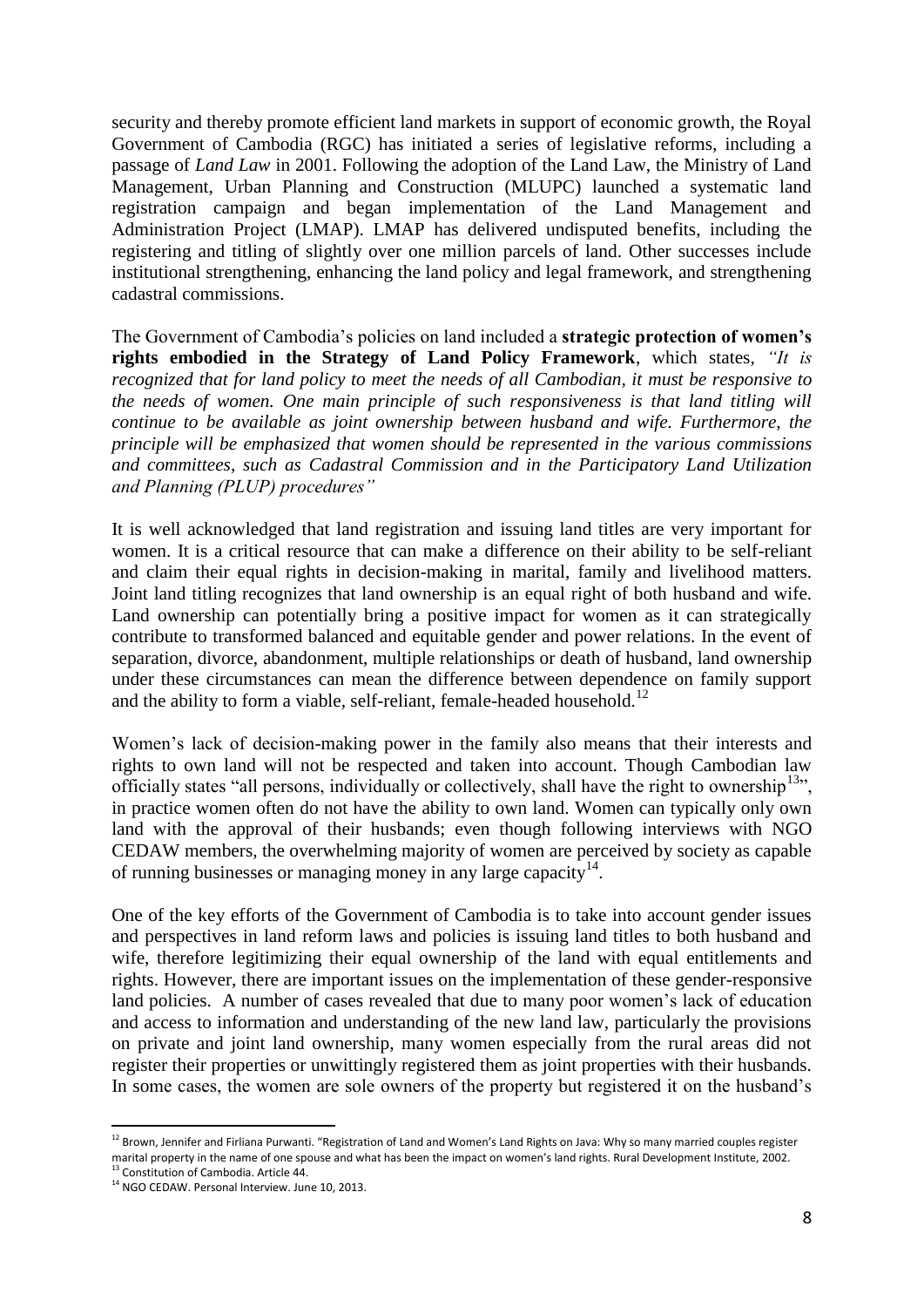name or as joint property. This has led to confusions and conflict especially during separation and divorce, with women often finding themselves dispossessed, impoverished and significantly losing their negotiating position with men and authorities. Moreover, as in customs and traditions, many women believed that even when her name does not appear on the land title it can be still considered a joint property, though that may not be the case.

## **3. Recommendations**

Following the analysis of the challenges of the compliance with CEDAW articles 14, 15, 16 in Cambodia, here is a list of recommendations which can be considered for more effective compliance with CEDAW in order to realize equality between men and women on the issue of access to land and related resources.

#### **3.1. Recommendations on compliance with CEDAW Articles 14, 15 and 16**

- More gender-disaggregated information needs to be collected at various levels of the state, particularly about livelihood systems, rights and responsibilities, and values and attitudes toward key resources. More analysis is also needed on how gender roles are changing in response to market forces, out-migration, and the growing numbers of women-headed households. Such information will enable various stakeholders to identify the gaps in the formulation and implementation of laws and policies, and to address the changing context.
- Decisions about land/resource management need to be equitable and transparent. Daily decisions, in particular, reveal the opportunities and constraints, incentives and disincentives that men and women face, both individually and collectively. Priorities and interests frequently differ, and to build real consensus, different perspectives must be discussed to determine realistic management plans. For this reason, representation by women in their communities and subsequently, high level decision-making is key in ensuring that decisions taken at the various levels of community and state are accountable to different groups, resulting in fair access and governance of natural resources.
- The current mechanism that was created (from the national to local level) has to be implemented actively to disseminate the CEDAW convention, general recommendations, and optional protocol to all people, in particular to women, so that they can lobby for and exercise their rights.
- All national laws (such as Land Law 2001), which can benefit women's access to land and related resources needs to be widely communicated, enforced and made understandable to the women at the local level. Local CSOs and community organizers can take active part in such dissemination, along with local government bodies.
- Safeguards for large-scale land acquisition; provision of free, prior, informed consent; and adequate and just compensation for acquired lands needs to be provided equally for both women and men.
- Training and support schemes need to be available for women who may be dispossessed of their land.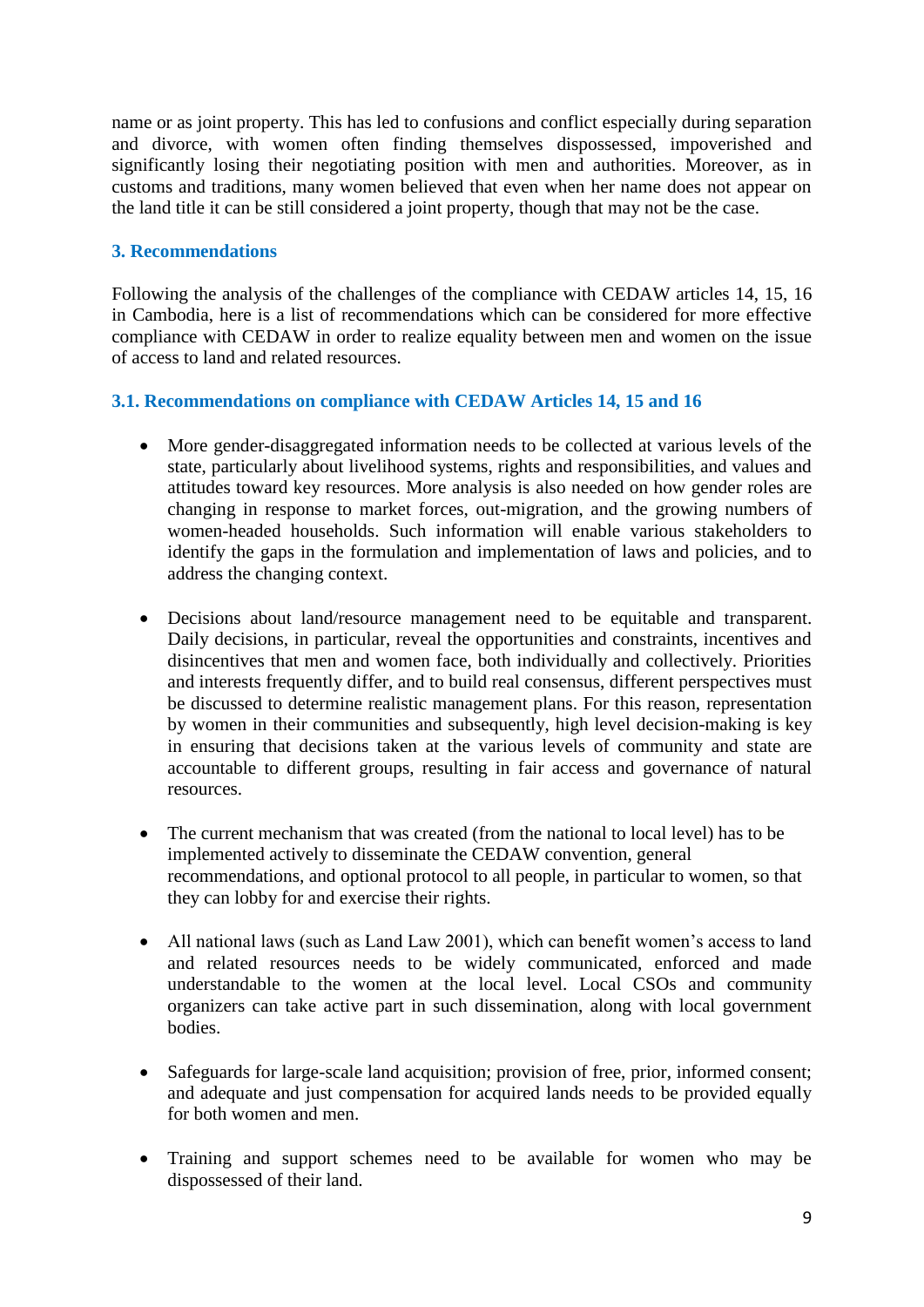- Women self-help groups need to be created in all villages, with women given the opportunity to attend and speak up on all development activities in their communities
- Lastly, civil society organisations should work together to regularly assess the status of women's land rights and on that basis, develop recommendations to the government and other CSOs to ensure compliance with CEDAW.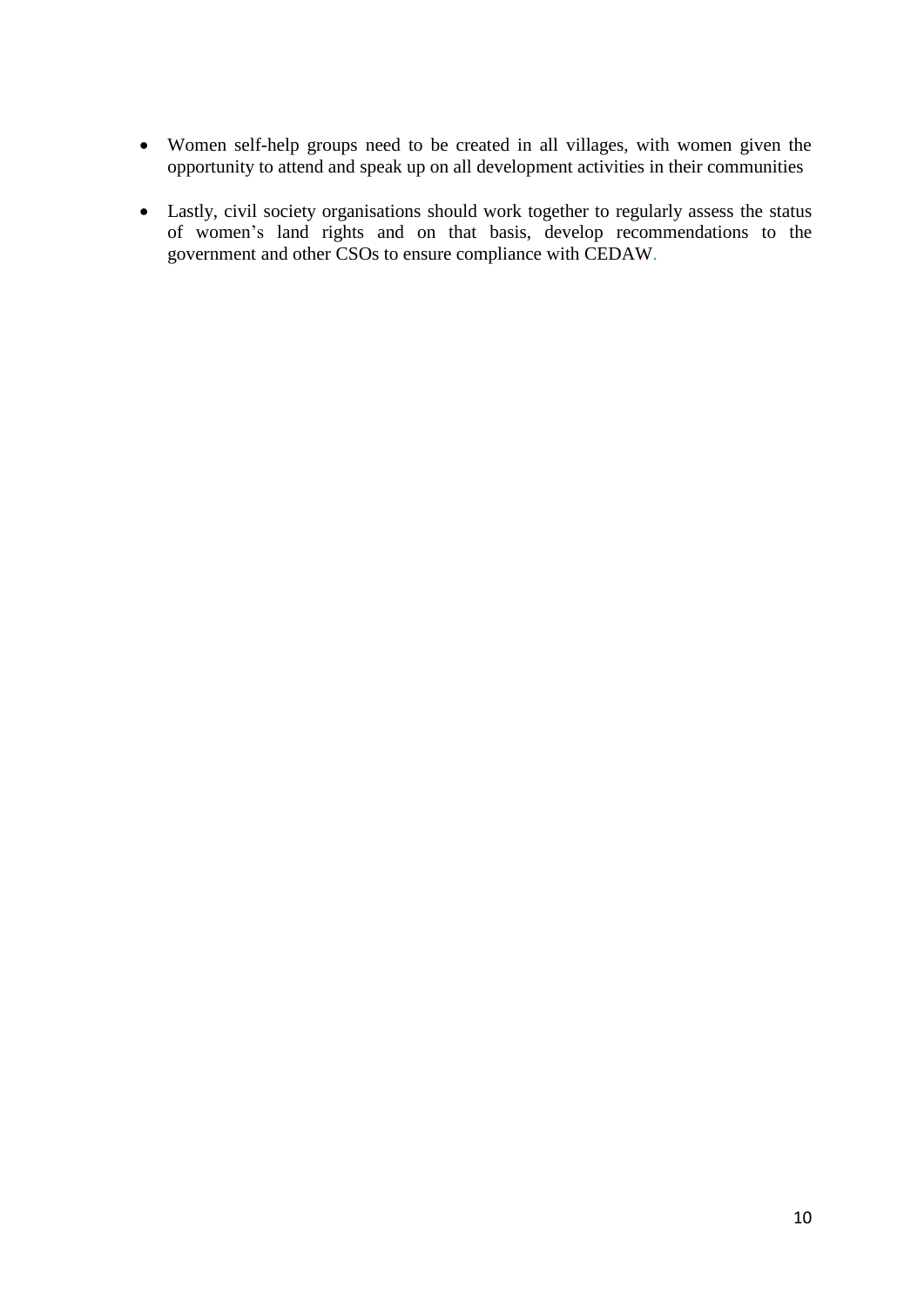# **Annex I - References:**

- UNFEM,
- NGO CEDAW and CAMBOW, CEDAW implementation in Cambodia, March 2011
- Ministry of Women Affairs, Fair Share for Women, Gender Assessment April 2008
- World Bank Gender Assessment, 2010.
- USAID, Cambodia. March 2006. Gender Analysis and Assessment.
- As of April 2010, the government has granted Economic Land Concessions (ELCs) to about 87 companies covering land area of slightly over a million hectares of the total 18 million hectares of land of the country. Further, since January 2011, agro-farm businesses have been allowed to exploit 237,000 hectares of land in 12 conservation areas in Cambodia with some concessions including primary forests at the heart of several national parks.
- Velasco, E, and S. Tous. October 2010. Analysis of Gender-Responsive Policies in Forestry, Land, Agriculture, Disaster Risk Reduction and Climate Change Adaptation. Study supported by Oxfam Great Britain in Cambodia.
- Amnesty International, 2011. Evictions and resistance in Cambodia: Five Women Tell Their Stories.

## **Legal documents**

- $\bullet$  Civil Code (2007)
- Civil Code of Procedure (2006)
- Constitution of the Kingdom of Cambodia (1999)
- Law on Abortion (1997)
- Law on Administrative Management of the Capital, Provinces, Cities, Districts and Khans (2008)
- Law on Family and Marriage (1989)
- Law on Monogamy (2006)
- Law on Prevention of Domestic Violence and Protection of Victims (2005)
- Law on Social Security Schemes for Persons Defined by Provisions of the Labour Law (2002)
- Law on Suppression of Human Trafficking and Sexual Exploitation (2008)
- Law on Suppression of Kidnapping, Trafficking/Sale and Exploitation of Human Persons (1996)
- Law on Tourism (2009)
- $\bullet$  Penal Code (2009)
- Royal Decree No. 38 KRCH on Agreement and Liabilities (28 October 1998)
- Royal Decree No. NS/RKT/0201/036 on the Establishment of the Cambodian National Council
- for Women (14 February 2001)
- Royal Decree No. NS/RKT/0796/52 on the 12-year General Education System (26) July 1996)
- Sub-Decree No. 115 ONKR-BK on the Transforming of Royal University of Agriculture into the
- Public Administrative Institute (27 December 1999)
- Sub-Decree No. 102 RNKRBK on the Separated Fund Allocation for the Implementation of PAP of MoEYS (3 October 2002)
- Sub-Decree No. 22 ONKR/BK on Decentralization of Power, Roles and Duties to the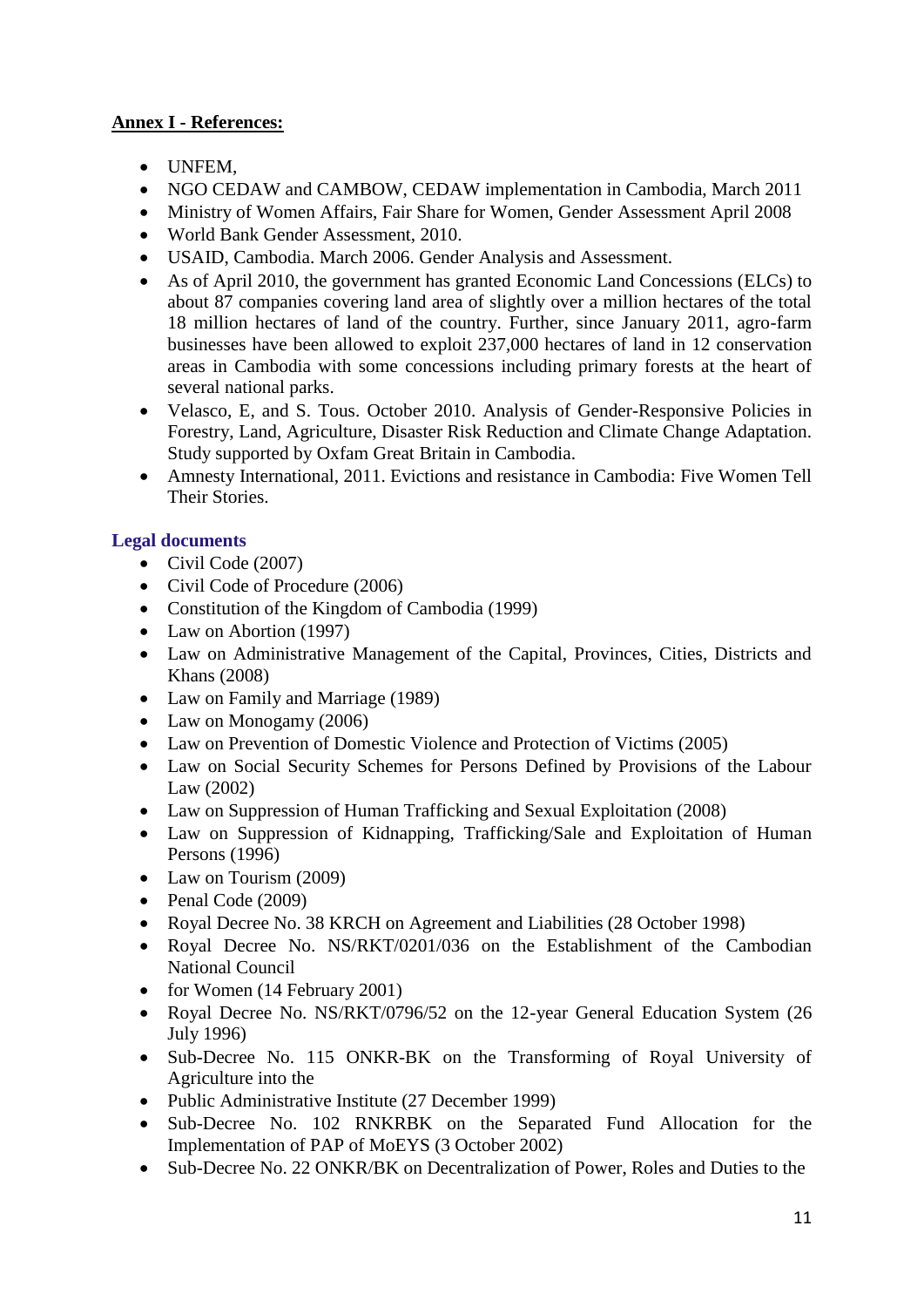• Commune/Sangkat Councils (25 March 2002)

# **Annex 2 - Methodology**

The project's methodology used the following interrelated strategies:

1. **Desk Review** of periodic official and shadow CEDAW reports of Cambodia, including UN CEDAW Committee Concluding Observations and Recommendations and the Government Report on Cambodia's responses, as well as reports and researches in light of progress, challenges and obstacles to compliance of Articles 14, 15 and 16 of the Convention, focusing especially on women's land rights (WLR).

# 2. **Consultation – Discussion meetings with key NGOs** responsible for the CEDAW

Shadow Report for Cambodia and with other stakeholder NGOs such as ADHOC, Cambodia Legal Education Centre, Gender and Development / Cambodia, and Gender Works to:

(i) gain inputs on the parallel shadow report focusing on WLR

(ii) understand potential areas where STAR can strengthen WLR analysis in the main CEDAW report

(iii)lobby and mobilize support for strategic advocacy on WLR using the reporting and monitoring mechanisms of CEDAW

3. A series of **Consultation Meetings at Provincial Level** to gather inputs for STAR CEDAW report on WLR from relevant civil society organisations, provincial authorities and the media.

It was as Sub National consultative workshop that was done in Pursat province which the representative of the women provincial and district governors, and representatives of NGOs in the three provinces ( BMC, Pursat and Svay Rieng) that had a total34 Participants that included 28 women. These participants are:

- 3 women deputy provincial governors
- 3 women provincial councillors
- 6 women deputy district governors
- 6 women district councillors for women and children
- 10 women representative of CSOs in provinces
- 6 men representative of CSOs in provinces

The workshop was held on 5 August, 2013.

4. **Conduct community consultation and field visits** of strategically selected districts / communities that STAR works in: Romeas Hek and Chantrea Districts in Svay Rieng Province; Kandieng and Krarkor Districts in Pursat Province; and Malay and O'Chrov Districts in Banteay Meanchey Province. Case studies documenting and highlighting core issues in women land rights relevant to the CEDAW Shadow Report were carried out in selected communities. The results and findings of the community consultations and case studies including the initial draft of the Report were presented to the target communities to gather feedback.

| N <sub>0</sub> | <b>Place</b>    | # Participants | <b>Profile</b>                        |
|----------------|-----------------|----------------|---------------------------------------|
|                | Chantrea Pagoda | 33 included    | Citizens from Chantrea and Romeas Hek |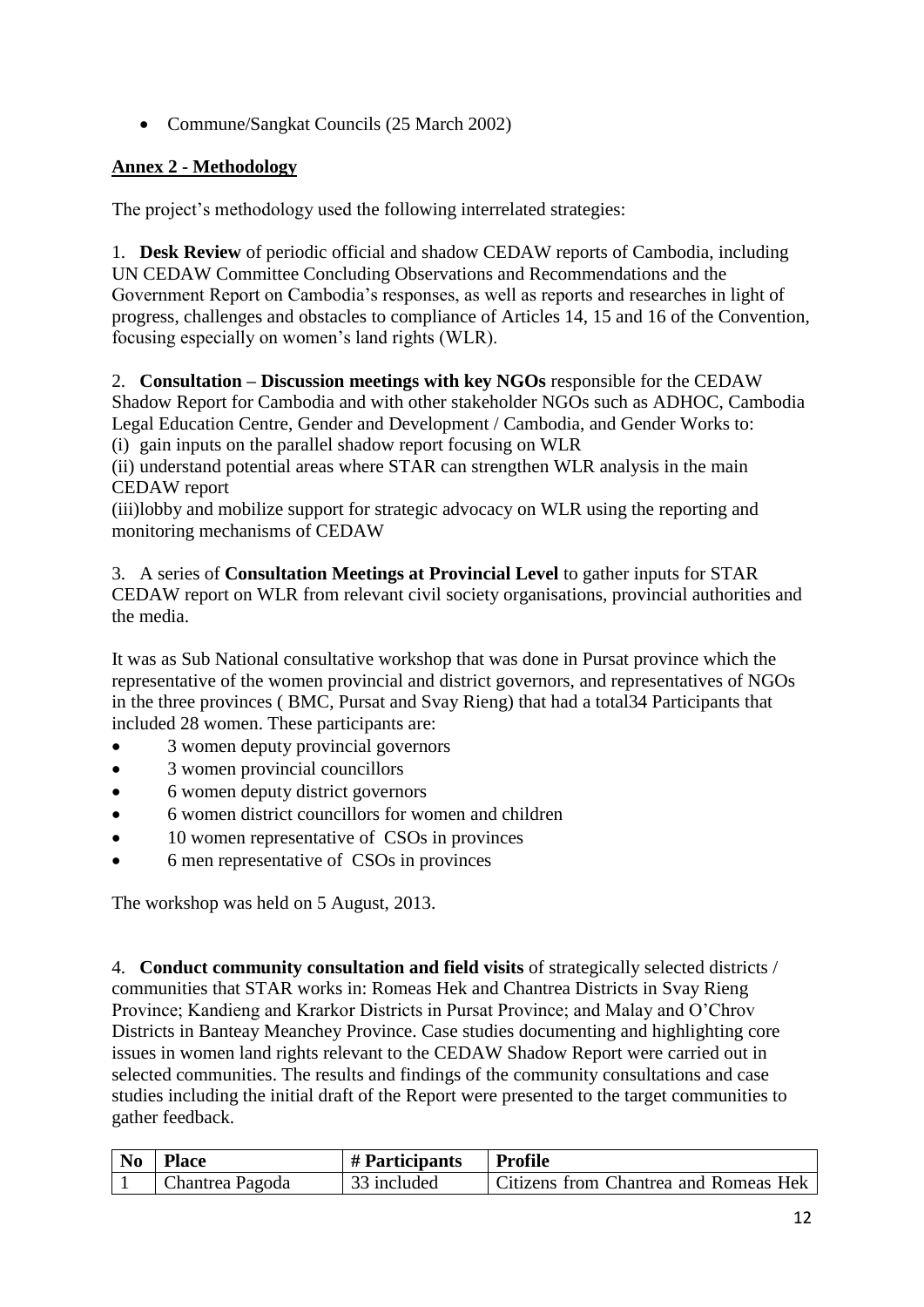|                    | 20 females  | districts                           |
|--------------------|-------------|-------------------------------------|
| Neak Kouch Pagoda  | 38 included | 37 citizens and 1 commune councilor |
|                    | 17 females  | focused person from Kandieng and    |
|                    |             | Krakor districts                    |
| Ou Beychorn Pagoda | 23 included | Citizens from Ou Beichorn and Malay |
|                    | 14 females  | districts                           |

#### 5. **Consultation / Presentation Meetings at National Level** to:

- (i) present and gather feedback on STAR Report on WLR including the case studies
- (ii) lobby the NGOs responsible for the CEDAW Report to include STAR's

analyses on WLR issues

The consultation workshop was done on the 16 August, 2013 in Phnom Penh with the 33 participants that are CSOs representatives.

Consultative meeting in provinces





Sub National workshop in Pursat



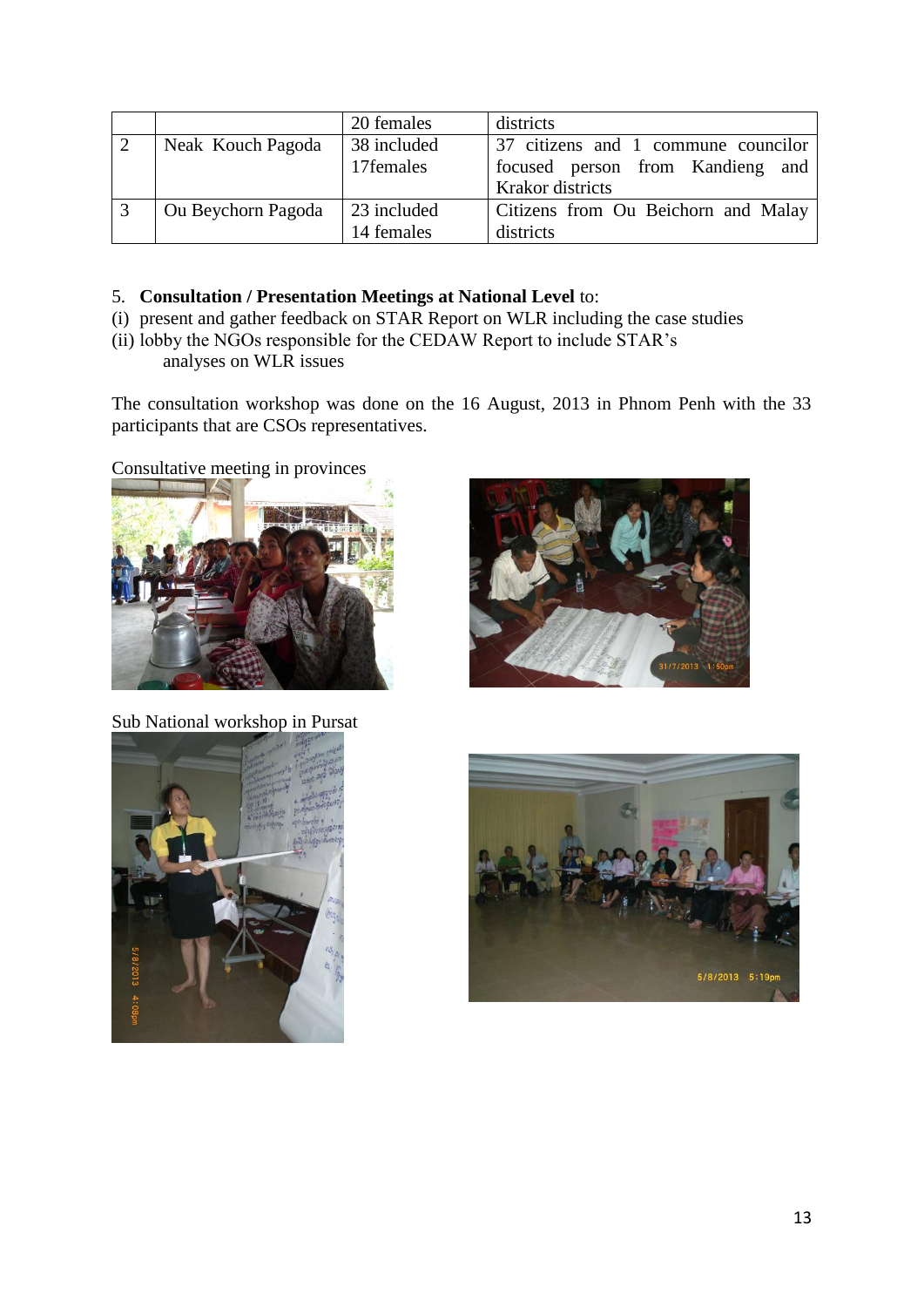#### **National Workshop in Phnom Penh.**



#### **Annex 3 - Sample case studies from local communities**

#### *Case Study 1 (land dispute)*

The community people and Pheaphimex Company, in Krakor District, Pursat

The case happened in the year 2012, at Kla Krapoeu and Anlong Thnot villages. The people living there depend on their farming products, as well some of them went to forest and pick up the leaf to sell in markets. The people suggested to government authorities to keep some part of forest as forest community. There was an order from the Prime Minister as guiding to the Pheaphimex Company who bought the Economic Land Concession (ELC) to keep 400 hectaresof forest land for people in order to reserve for the community forestry. However, the local authorities in the area did not follow the order from that letter; they cut down the lands of the people. Among 29 families are included 9 families where women are head of households. So the people are not happy with this cut-down, they stand up to do the complaint letter to the province governor. The provincial governor is included in the committee to cut down the land of the people, so they did do the intervention against the people. They call the main activists in the group of the people who stand to complain for their land for threatening.

Again, the people made a complaint letter to the PM's Cabinet, but the people did not get any reply yet untill now.

These lands were measured by the Youth Initiative of the PM. whichhis is a youth group that was formed by the PM. They are volunteers for land measurement. This group has worked to measure land for the people and prepared the document for land titles. However, untill now the people did not receive the land titles yet.

The information from the local authority is that they will work on this land conflict after elections in July 2013.

#### *Case Study 2 (land dispute)*

This case happened among 167 community families and a wealthy aprovincial official.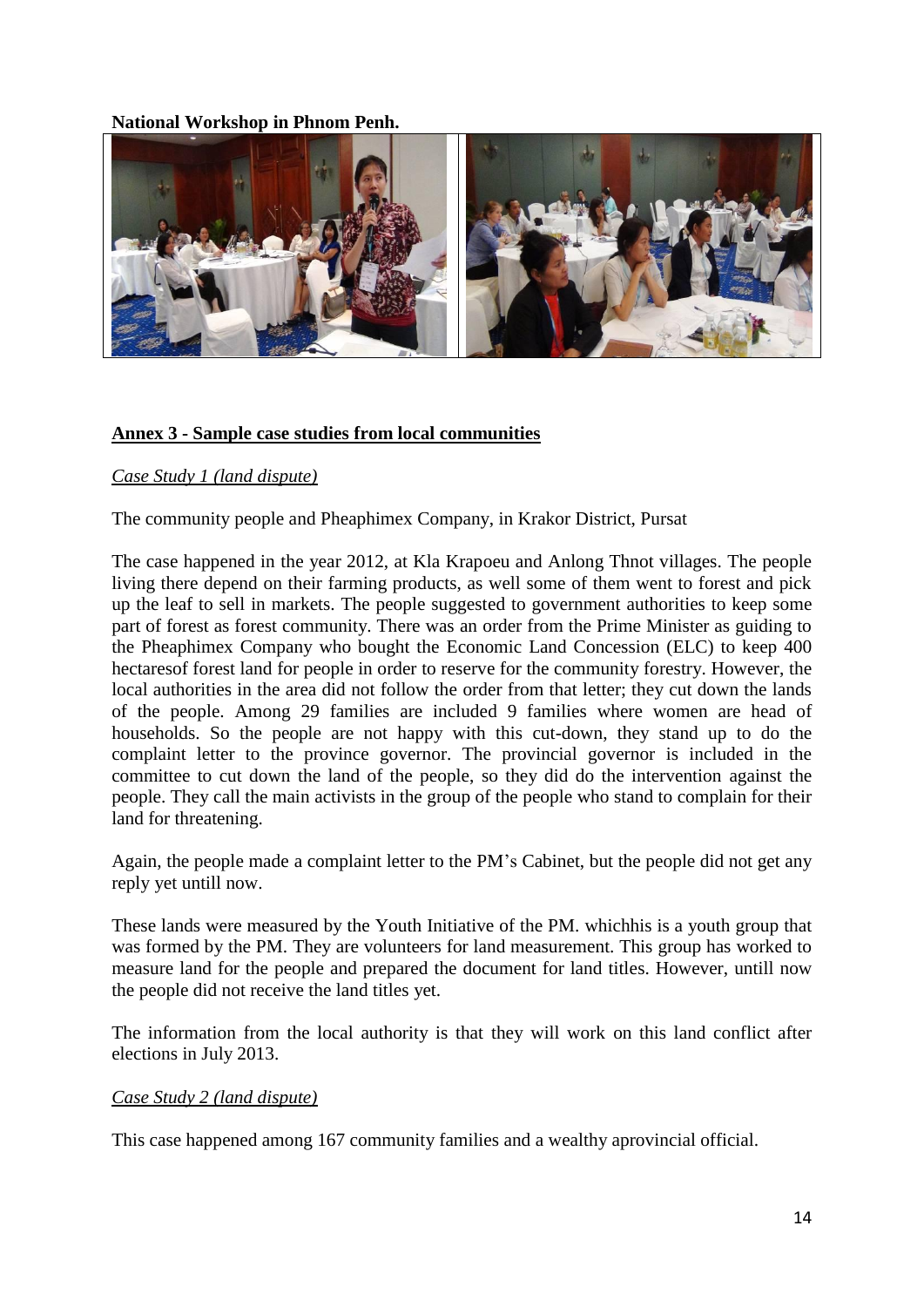This case is going on since the year 2004, between a provincial officer and his group which abused the lands of the people of about 835ha.

This case occurred in a poor village inthe O'chrouv district of Banteay Meanchey province. For this land the village people have land titles from the commune level from 1999.

In the year 2004, there was a new village created, it means to clean land for Economic Land Concession of around 2080 hectar. At that time there has one Oknha (a rich man) who took all land in the new village and he arranged the land as in part for sell. Each part of that land has a size 100m x500m for production.

The Oknha requested the villagers land in some parts for doing a road surrounding the village. The people did not deny, however he did not use the land for surrounding, but they took all land of the villagers. He said that he requested these lands from Prime Minister (PM) for the production. But the Prime Minister did not sign a paper yet.

Currently, the Oknha workers came to plant the fruit trees on that land too, and as well the villagers used this land for cassava and for mango trees. But the both sides can not plant because they always takek out plants of the other side. This situation is happening till present.

Recently, there were youth group volunteers who were assigned by PM in order to help people in measuring the social and economic land, they did so without to confirm to the villagers. The villagers said this is hidden measure of the youth group.

In the case that youth volunteers did without inform to the villagers, it seems they have conflict with villagers. This is not transparency and accountability towards the villagers.

The piece of land that the Oknha took from the village is 835 hectars, these belong to the 167 poor villager families; including almost half are women head of households.

In solving the villagers problems, one lady raised her voice for to be the person to negotiate with Oknha. This resolution is not success, so the woman did a complaint letter to the Provincial Governor, it has no positive solution. Again she continued to submit a complaint letter to the National Authority for Land dispute and to the President of National Assembly, Samdach Heng Samrin.

For complaint letter to National Assembly President, the villagers received the letter back, dated June 18, 2013 that was signed by Samdach Heng Samrin. However till present nobody came to solve the conflict.

This land is still in conflict, the villagers planted cassava and mango trees, the Oknha workers came to clean these plants again.

#### **Note:**

Some villagers are more in debt from this conflict, they lost the land for farm production, they need money to give to local authorities for fuel in helping them to solve this conflict for taking back land in order to do the farm production. So they need to borrow the money from the micro finance institute. Currently they have no land and they have money loans, so they need to migrate to work in Thailand for saving the money to pay back to the microfinance.